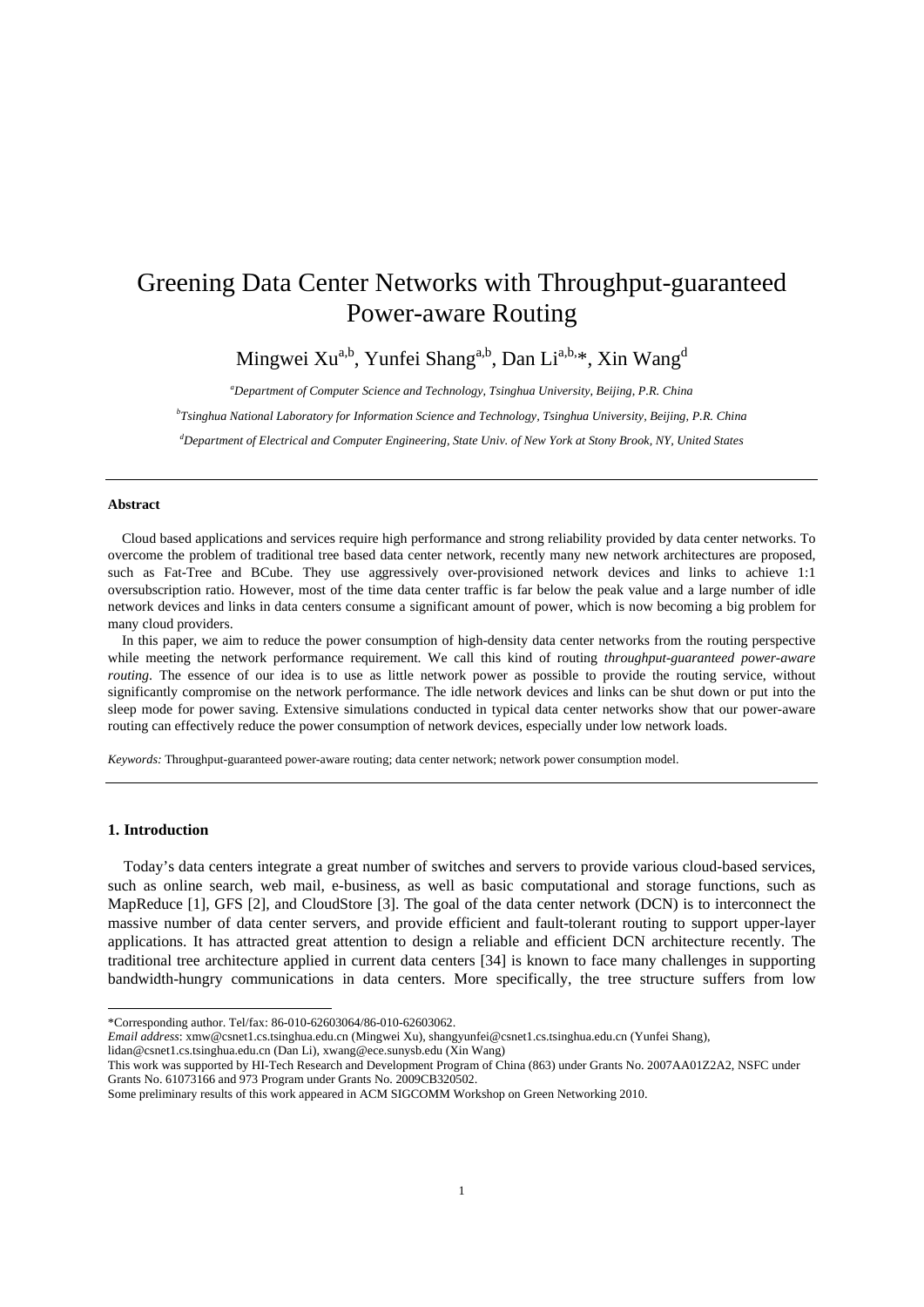scalability, high cost as well as single point of failure. Hence, recently many advanced network architectures are proposed to mitigate these issues, represented by Fat-Tree [4], BCube [5], etc. These new data center architectures use more network devices and links to effectively overcome the shortcomings of the tree architecture and to enjoy 1:1 oversubscription ratio.

In order to better support data-intensive applications in data centers, these "richly-connected" network architectures are designed with the major purpose of ensuring high communication performance and robustness. These architectures have two characteristics in common: *over-provisioned network resources* and *inefficient power usage*. An excessive number of network devices and redundant links are provided aggressively for the busy-hour load. However, most of the time, the traffic in a data center is far below the peak value and varies greatly between daytime and night, which leaves a large number of network devices to stay idle. The goal of network power conservation is to make the power consumption on networking devices proportional to the traffic load [35]. In existing data centers, however, the network at the low load still consumes more than 90% of power used at the busy-hour load [7]. So a large number of idle network devices in high-density networks consume a significant amount of power, which results in an extremely inefficient power usage in data center networks.

The power cost brought by hardware devices such as network devices and servers in data centers accounts for a dominant part of the operational costs of data centers, and it may skyrocket as the scale of data centers expands. The power cost is becoming a big burden for many cloud providers. According to the statistics, the total power consumption of global data centers accounts for 1.1-1.5% of the worldwide electricity use in 2011 [8], and the figure will continually increase to 8% by 2020 under the current trend [42]. It has been shown that network devices consume about 20% power in the whole data center [7], and the ratio will grow with the rapid development of power-efficient hardware and power-aware scheduling algorithms on the server side. Therefore, it is of high importance to investigate advanced power conservation technologies for data center networks, which will in turn bring a great benefit in reducing the operational cost of data centers and contribute to the reduction of the carbon footprint.

The objective of this paper is to propose a novel *throughput-guaranteed power-aware routing* algorithm to reduce the total power consumption of network devices, and to make power usage more efficient in "richlyconnected" data center networks. The key idea is to use as little network power as possible to provide the routing service, while maintaining the target network throughput. The idle network devices and links can be shut down or put into sleep for power saving. We also consider the tradeoff between power conservation and network faulttolerance. Our algorithm can flexibly adapt the power-aware routing to meet different reliability requirements. In contrast to previous power-aware routing work, our approach uses a different traffic rate model, in which the transfer rate of each flow is bandwidth-constrained and depends on the network resource competition with other flows, instead of given by the fixed traffic demand in advance. This is because network is becoming the bottleneck for data-intensive distributed computation in data centers.

We make the following contributions in the paper. First, we formally establish the model of throughputguaranteed power-aware routing problem, which will guide us to effectively analyze and solve the problem. We analyze the time complexity of the power-aware routing problem, and prove that it is NP-hard (Section 2.2 and Appendix).

Second, we propose a throughput-guaranteed power-aware routing algorithm to achieve our design goal (Section 3). The algorithm works in the following four steps: Step 1, we compute the routing paths and corresponding network throughput with all switches and links in the initial topology of the data center network, which are called *basic routing* and *basic throughput* respectively. Step 2, we introduce an iteration process to gradually remove switches from the basic routing and update the initial topology, while satisfying the predefined performance requirement. Step 3, we remove as many links connected to active switches as possible from the updated topology above while meeting the throughput requirement. Step 4, we further adapt the updated topology to meet the reliability requirement. We can power off the switches and links not involved in the finally updated topology, or put them into the sleep mode to conserve power.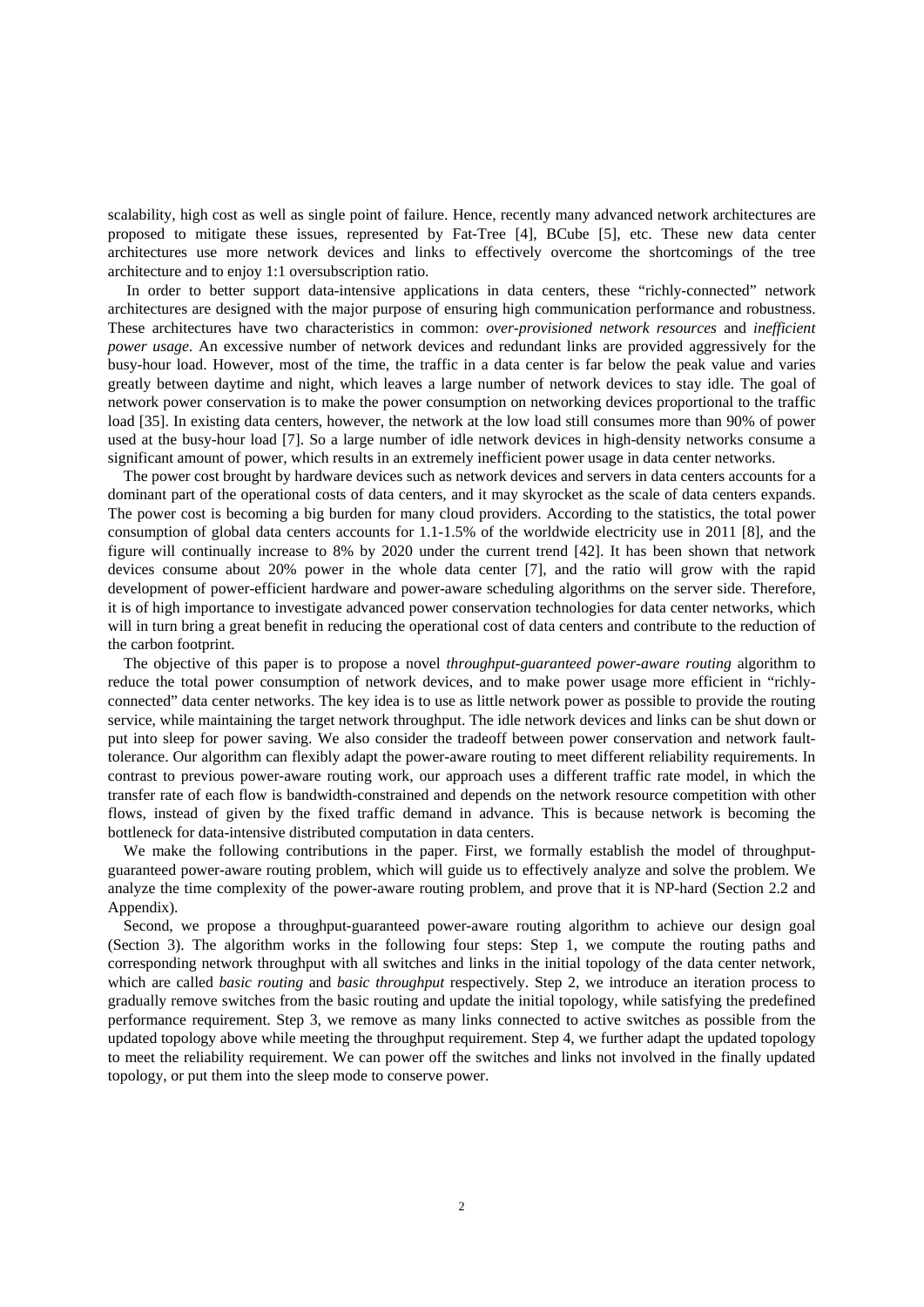Third, we conduct extensive simulations in typical data center networks to validate the effectiveness of our power-aware routing algorithm under different power-saving granularities, traffic patterns and reliability requirement (Section 4). The results show that our power-aware routing algorithm can effectively reduce the power consumption of network devices in data center networks, especially under low network loads.

The rest of the paper is organized as follows. Section 2 introduces background knowledge and related work, and formally establishes the throughput-guaranteed power-aware routing problem model. Section 3 presents our algorithm design. Section 4 evaluates the algorithm through simulations in typical data center networks. Section 5 discusses practical implementation issues of our algorithm and Section 6 concludes the paper.

## **2. Background and Model**

In this section, we first introduce the power consumption models as well as the power conservation strategies of network devices in data centers, and then establish the model of throughput-guaranteed power-aware routing problem. Finally, we present the related work on green Internet and data center networks.

## *2.1. Network Power Consumption Model*

We discuss two types of power consumption models applied to current modular network devices in data centers. The first one, called *General Model*, can accurately calculate the power consumption of network devices, but its dependence on unpredictable network traffic conditions increases the complexity of the computation and thus the model is hardly used in practice. To acquire a practical model, we discuss the *Simplified Model* which is a more feasible model. It can easily compute the power consumption of switches only based on their configurations, regardless of the factor of the network traffic. Note that we are not claiming any novelty in the power consumption model of network devices, but discuss here to make the paper more complete. We will use the network power consumption model to guide the design and evaluate the effectiveness of the throughputguaranteed power-aware routing algorithm in Sections 3 and 4 respectively.

### *General Model*

The power consumption of modular network devices depends on their configurations and the characteristics of traffic passing through them, according to the power benchmarking results of various network devices in [28]. Thus, we take these two types of parameters as the general model's inputs. The configuration parameters of network devices contain: the type of chassis and linecards, the number of linecards and ports, the port capacity, etc. In terms of traffic characteristics, the authors in [28] have found that the power consumption of network devices may be affected by the rate of traffic across them, instead of packet size and other traffic characteristics.

The power consumption of a general modular switch or router can be divided into three main parts [20], [29] in the equation (1).  $P(C,T)$  denotes the total power consumption of a network device. *C* and *T* are the input parameters, representing the configuration of the network device and the characteristics of the traffic passing through it respectively. *F(C)* is the fixed power consumption of the network device, including processor, memory, cooling system, and so on. The power consumption of switching fabric used to manage the switching tables is also contained in  $F(C)$  [23].  $O(C)$  is the total power consumption of all enabled linecards plugged in the network device. The value is computed when all the ports on the linecards are disabled. *H(C,T)* denotes the total power of all enabled ports in the network devices. The value of  $H(C,T)$  depends on both port capacity configuration and traffic rate across them, and can be computed in the equation (2), where  $\mathcal I$  denotes the space of all the possible port capacity configurations, such as 10/100/1000 Mbps. *Ni* denotes the number of enabled ports with capacity *i*, and  $B_i$  denotes the power consumed by each of the ports with a 100% utilization ratio. The power benchmarking results in [28] show that the power consumed by a port decreases as the traffic rate of the port decreases, and vice versa. As a result, the power consumed by the port with the capacity *i* and any utilization ratio is no more than *Bi*.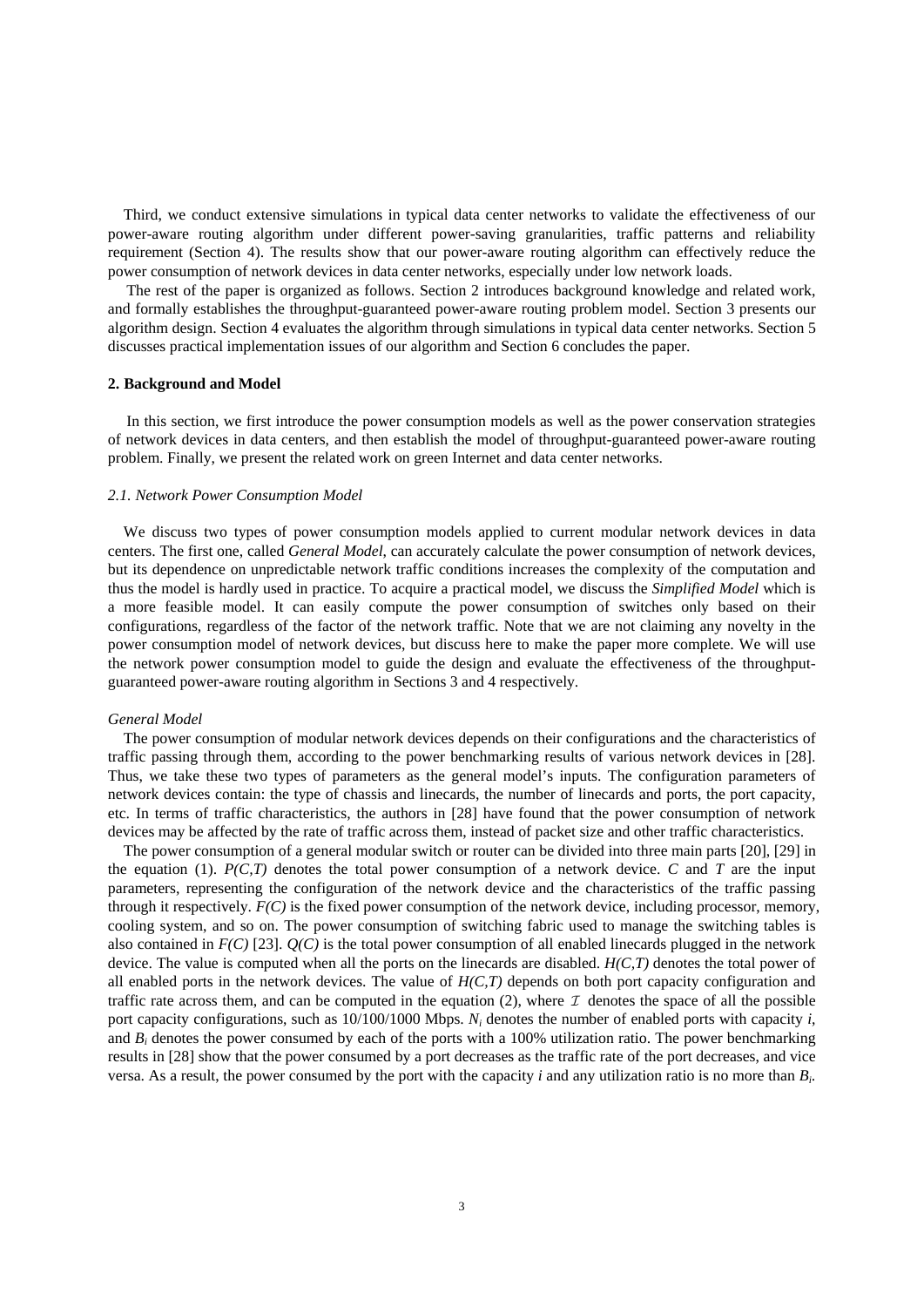We take  $U_i$  in the equation (2) as an average difference value of power consumption so as to more accurately capture the real power consumption of the port with capacity *i*.

$$
P(C,T) = F(C) + Q(C) + H(C,T)
$$
 (1)

 $H(C, T) = \sum_{i \in \mathcal{T}} N_i^* (B_i - U_i)$  (2)

It is not easy to compute the power consumption of a network device with the equations (1) and (2) in practice, because the network traffic changes frequently. Consequently, we simplify the model and discuss a more practical model as follows.

## *Simplified Model*

As the power consumption of most network devices today is not proportional to their loads and the power consumption of an idle network device is close to that of the full load, the varying traffic rate does not affect significantly the power consumption of ports in current network devices. In fact,  $U_i$  in the equation (2) can be ignored when the port's capacity is large [28]. In addition, as current data center networks usually use plenty of commodity switches equipped with a single line-card to interconnect servers, we focus on this type of switches and simplify the power consumption model to the equation (3). *P(C)* denotes the total power consumption of a switch, which only relies on the configuration of the switch.  $\mathcal J$  denotes the set of ports enabled on the switch and *Aj(C)* is the power consumption of a switch port *j*. In the equation (3), the power consumption of line-cards is incorporated into the fixed power consumption *F(C)*. We observe that the total power consumption of a switch is independent of its traffic characteristics and thus we can easily compute the power consumption of a switch with the simplified model. Furthermore, the simplified model will introduce some errors and the power consumption of a switch computed with the equation (3) will be larger than the real power consumption of the switch. This is because the utilization ratio of a port will affect its power consumption [20] [28] and the port with a lower utilization ratio will consume less power. We take  $A_i(C)$  as the approximate power consumption value of a switch port *j*, as the power consumption difference of a port under the varying traffic can be ignored when compared with the total power consumption of the switch. If all ports on a switch have the same power consumption *A*, we can further simplify the power consumption model into the equation (4), where *X* denotes the number of ports enabled on the switch.

$$
P(C) = F(C) + \sum_{j \in \mathcal{J}} A_j(C)
$$
(3)  

$$
P(C) = F(C) + A(C)^* X
$$
(4)

From the power consumption models above, we can get some inspiration on the potential strategies to save power consumption of network devices. First, the best way for power conservation is to put individual switches into the sleep mode or shut them down, because it can avoid the overall power consumption from a device, including the fixed power consumption (i.e. *F(C)* in Equations (1), (3) and (4)). However, the demands of highperformance and high-reliability of communications restrict the use of "device-level sleeping" method throughout the data center network. Another power conservation method is to put switch ports to "component-level sleeping" [7]. Obviously, the power-saving effect of the second method is below that of the first one, but it can be used as an effective supplementary means of "device-level sleeping" method to further reduce the power consumption. For example, for a typical commodity switch Cisco Catalyst 2960G-48TC-L which contains 1 line-card and 48 Gigabit Ethernet ports, the upper bound of power saving percentage can achieve 39% by disabling all ports of the switch if each port consumes 1W [32]. We combine both of the two methods in our algorithm, and call it *multigranularity power saving strategy*, which can better exploit the power saving flexibility and more effectively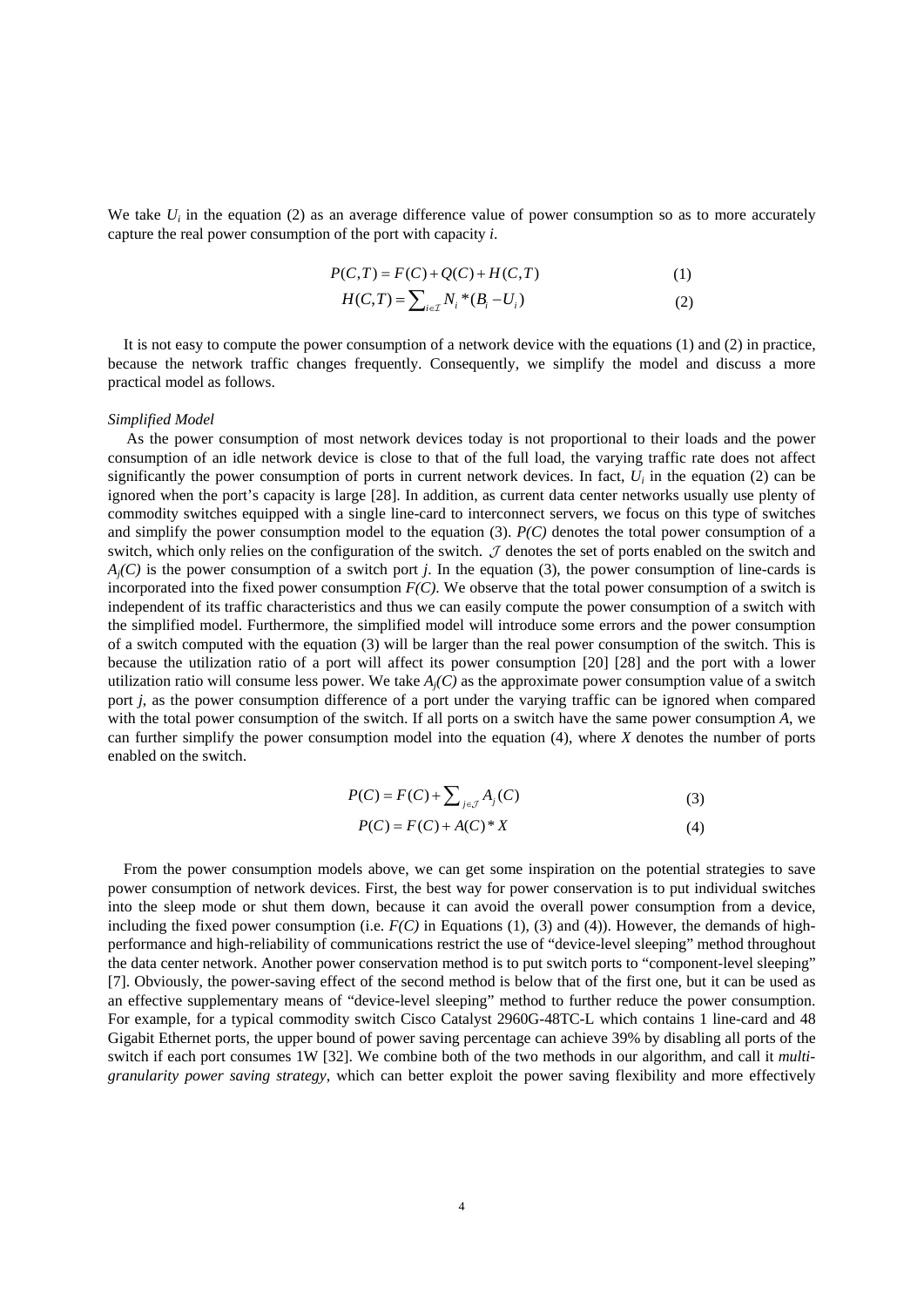reduce the power consumption of network devices while meeting the network performance requirement.

### *2.2. Throughput-guaranteed Power-aware Routing Model*

The objective of throughput-guaranteed power-aware routing is to compute the transmission paths based on a given traffic matrix, so that the total power consumption of switches involved in the routing paths is as little as possible while meeting predefined network performance thresholds. Throughout this paper we use network throughput as a key performance metric, since it is the most important metric for data-intensive computations. For the convenience of presentation, we call our throughput-guaranteed Power-aware Routing Problem PRP.

**PRP:** Assume there is a quadruplet of input parameters,  $(G, T, K, RP)$ . *G* denotes the topology of a data center network, which consists of servers and switches along with their connections and link capacity. *T* is the network traffic matrix, which denotes the communication relationship between each pair of servers in the topology *G*. *K* and *RP* denote the predefined thresholds of total network throughput and network reliability respectively. The objective of PRP is to find a routing  $R^*$  for *T*, under the constraints of equations (5), (6) and (7). *R* denotes one of routing selections from a candidate set  $\mathcal{R}^+$  which includes all possible routing paths for *T*,  $L(R)$  and  $X(R)$  denote the number of switches and ports involved in *R* respectively, *M(R)* denotes the total network throughput of all flows in *T* under *R*, and *Z(R)* denotes the minimum number of available paths for each flow in *T* under *R*. We assume the fixed power consumption *F* of each switch is the same and all switch ports in data center networks have the same capacity and power consumption *A*, as current advanced data center topologies, such as Fat-Tree and BCube, usually use homogeneous commodity switches to interconnect servers. We summarize the main notations used for our power-aware routing model and algorithm in the TABLE I.

$$
R^* = \underset{R}{\arg\min} (F^*L(R) + A^*X(R))
$$
\n<sup>(5)</sup>

$$
M(R) \ge K, R \in \mathcal{R}^+ \tag{6}
$$

$$
Z(R) \geq RP, R \in \mathcal{R}^+ \tag{7}
$$

The purpose of our model design is to find the optimal power-saving routing, in which the total power consumption of switches involved is minimal while satisfying the network throughput and reliability thresholds. In this paper we focus on bandwidth-hungry batch-processing tasks in data centers, such as MapReduce [1] and GFS [2]. For this kind of application, total network throughput is a better metric to reflect the computation progress, instead of the constraints of single flows. Therefore, we use the threshold *K* to restrict the lower bound of the total throughput of all flows in the equation (6).

Also, it is necessary to ensure any network flow identified in the traffic matrix will not be interrupted when using the power-aware routing. As PRP is an NP-hard problem, it is difficult to find the optimal solution of the problem in polynomial time, especially when the scale of the data center network is large. We have proved NPhardness of the problem by reducing the 0-1 Knapsack problem [10] to it. The details of NP-hardness proof can be found in the appendix.

It is worth noting that the model we use is different from some previous similar work. In [7] and [41], each network flow has a fixed traffic rate, which is taken as the input of the power minimization problem. In our PRP model, the transfer rate of each flow in the traffic matrix is impacted by the bandwidth competition among different flows, as the network is currently the bottleneck for distributed computation in data centers. Moreover, TCP traffic is dominant in current data center networks. TCP uses the sliding window scheme and AIMD (Additive Increase Multiplicative Decrease) algorithm to control the transfer rate of flows. The work in [11] reveals that the rate of competing TCP flows mainly relies on their RTT (Round-Trip Time). In high-bandwidth and low-latency data center networks, TCP flows have a similar RTT value and share fairly the available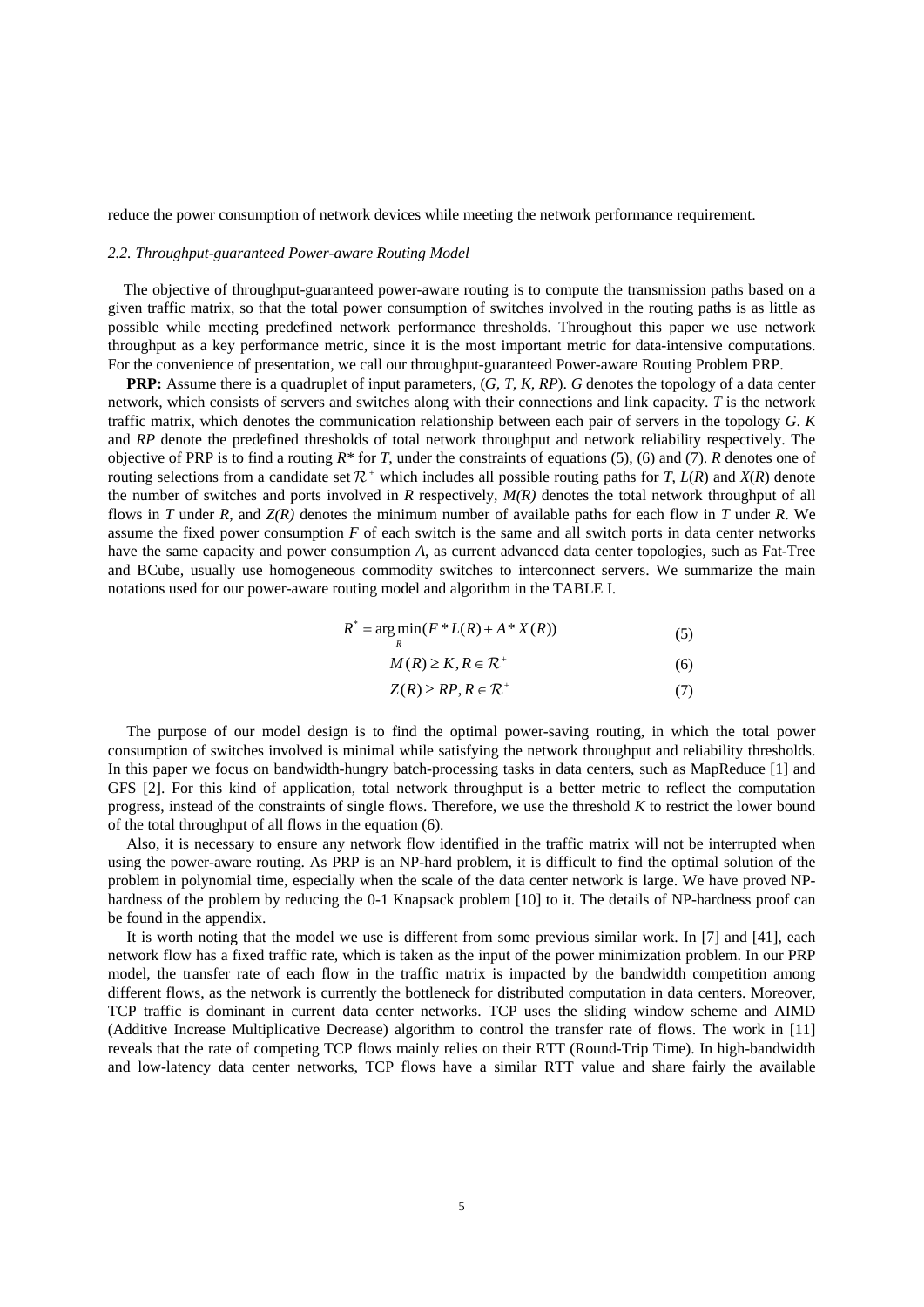bandwidth of the bottleneck link. Therefore, TCP follows the Max-Min fairness model [12] to assign the transfer rate for each flow in DCNs.

The throughput-guaranteed power-aware routing model is applied in data center networks, which have their own characteristics compared with the Internet. First, current advanced DCN architectures use an excessive number of network resources to provide routing services and enjoy abundant routing paths between each pair of servers. Also, existing DCN architecture designs usually employ symmetric topology structures [52] and homogeneous network devices. Second, data center networks have more flexible traffic control and management schemes, such as OpenFlow [7], which make the design and implementation of power-aware routing more tractable. Third, there are some typical traffic patterns in data centers, such as One-to-One, One-to-Many and Allto-All traffic patterns.

|                                        | TABLEI                                          |  |  |  |
|----------------------------------------|-------------------------------------------------|--|--|--|
| Summary of main notations              |                                                 |  |  |  |
| Notation                               | Description                                     |  |  |  |
| G                                      | topology of a data center network               |  |  |  |
| T                                      | network traffic matrix                          |  |  |  |
| K                                      | network throughput threshold                    |  |  |  |
| $\mathcal{R}^{\scriptscriptstyle\! +}$ | set of all possible routing paths               |  |  |  |
| R                                      | a possible routing selection from $R^+$         |  |  |  |
| $R^*$                                  | optimal power-aware routing                     |  |  |  |
| F                                      | Fixed power consumption of switches             |  |  |  |
| A                                      | power consumption of each switch port           |  |  |  |
| $L(R)$ , $X(R)$                        | number of switches and ports involved in $R$    |  |  |  |
| M(R)                                   | total network throughput of all flows under $R$ |  |  |  |
| PR                                     | network performance threshold percentage        |  |  |  |
| <b>RP</b>                              | reliability requirement parameter               |  |  |  |
| $Y_i$                                  | rate of flow $i$                                |  |  |  |
|                                        | capacity of a link                              |  |  |  |

# *2.3. Related Work*

In the research area of green networking, some survey papers [22], [36] have summarized many novel network power saving technologies appearing in recent years. In this subsection, we only discuss typical data center network architectures and representative power conservation schemes used in Internet and data centers.

### *Data Center Network*

Due to the well-known problem of the current practice of tree topology, recently there are a bunch of proposals on new topologies for data centers. These topologies can be divided into two categories. One is switch-centric topology, i.e., putting interconnection and routing intelligence on switches, such as Fat-Tree [4], Portland [13], and VL2 [14]. Contrarily, the other category is server-centric, namely, servers with multiple NIC ports also participate in interconnection and routing. BCube [5], DCell [6] and FiConn [15], all fall into the latter category.

#### *Green Internet*

The problem of saving overall power consumption in the Internet was firstly proposed by Gupta et al. [16]. Later, they applied low-power modes and novel detection methods of inactive period into local area network for power saving [17]. In the follow-on work, lots of efforts focused on device power management [18], [19], realizing two modes, i.e. sleeping and rate-adaptation, on network devices to reduce the power consumption during network idle or low-load time. Chabarek et al. [20] designed and configured network and protocol from the power saving perspective, and optimized the power consumption of network devices with mixed integer optimization techniques.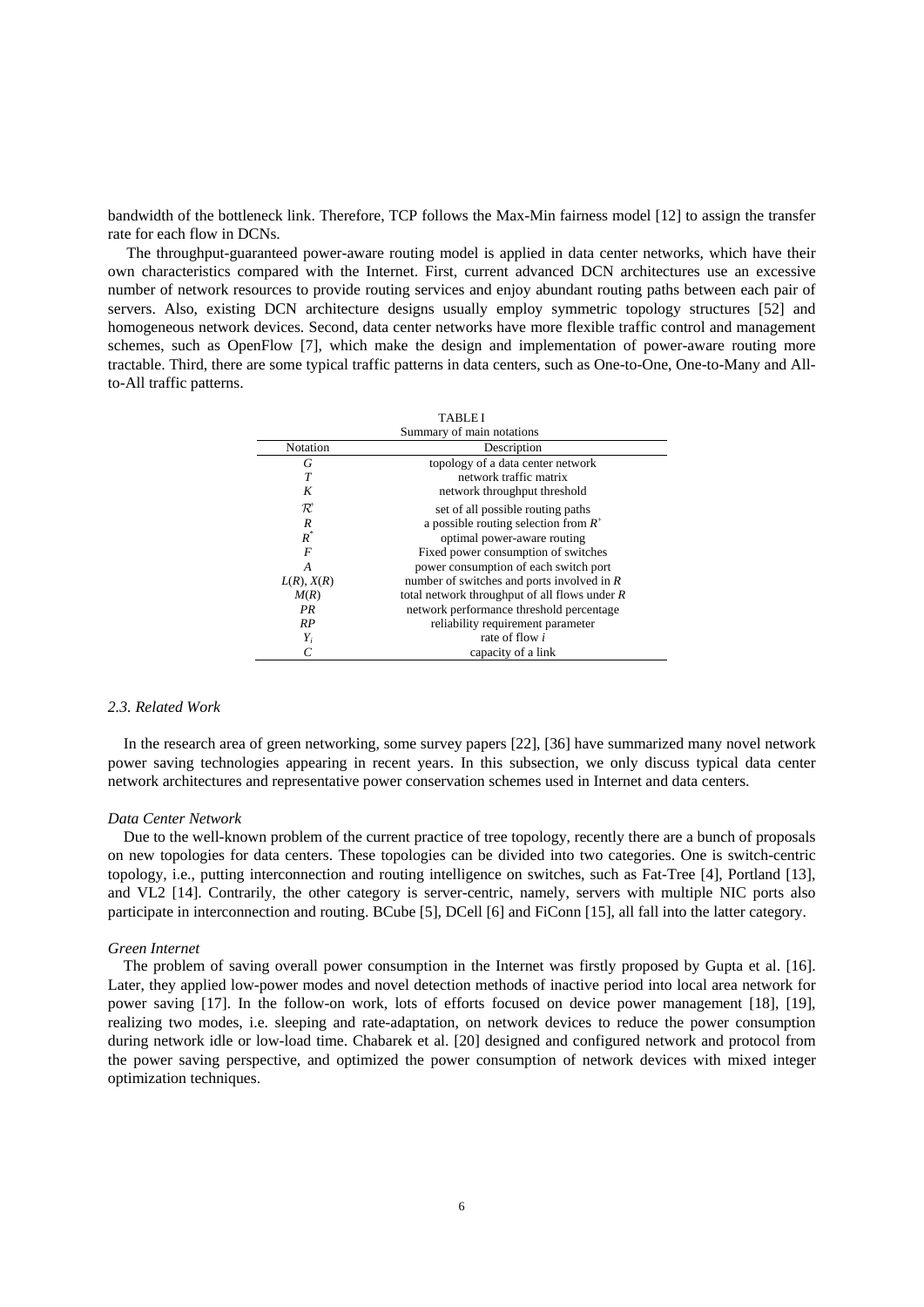There are also some recent studies on power-aware traffic engineering and routing in the Internet. Zhang et al. [37] proposed an intra-domain green traffic engineering scheme, which minimized the power consumption of network links while satisfying the network performance restriction. Similarly, Vasic et al. [38] added the power conservation objective into the traditional traffic engineering and dynamically adjusted load distribution on multiple available paths to save network power consumption in the Internet. Moreover, Kim et al. [44] reformulated the network energy consumption minimization problem and presented an ant colony-based routing scheme to improve energy efficiency of the Internet. Avallone et al. [46] proposed an energy-efficient online routing scheme, which used the fewest number of network resources to transmit flows while meeting several additive network performance constraints. Cianfrani et al. [39] [40] proposed power-aware OSPF routing protocols, which used as few links as possible to provide routing services by modifying Dijkstra's algorithm and sharing the shortest path trees of elected routers under light loads. Cuomo et al. [45] studied the algebraic connectivity and link betweenness of topology graphs and proposed a traffic-unaware energy-saving topology control scheme. In [31], Fisher et al. presented a novel method to reduce the power consumption in Internet backbone networks by shutting off individual physical cables belonging to bundled links. In [43], Vasic et al. leveraged both energy-critical path pre-computation and on-line traffic engineering to achieve more effective power conservation as well as lower routing calculation complexity. Furthermore, many recent works were devoted to improving energy efficiency of optical networks, such as [47-50].

As all the above designs target for the Internet, they need to be compatible with current Internet protocols, such as routing protocols and traffic control and management protocols. In contrast, we consider saving power in data center networks and can thus fully leverage the characteristic of "richly-connected" topologies and flexible traffic management schemes to better achieve the power-aware routing in current DCNs.

## *Green Data Center*

There were also more and more concerns with power saving in data centers. Plenty of researches and technologies have been proposed recently, which can be divided into four categories as follows. (1) Power-efficient hardware

Magklis et al. proposed a profile-driven approach to adjust processors' voltage and frequency dynamically to save significant power with little performance loss [21]. In [23], three schemes were proposed to reduce the power consumed by switches, including the prediction of sleep time, set-up of power saving mode and deployment of low-power backup devices. The "hardware-level" technologies above aim to reduce the power consumption of individual network devices from the hardware design and implementation perspective. In contrast, our work focuses on the "network-level" power conservation scheme, and its objective is to reduce the total power consumption of the whole data center network from the routing perspective. These "hardware-level" technologies above are effective supplements to our "network-level" scheme, and the two types of power conservation techniques can work cooperatively.

### (2) Power-aware routing in DCNs

The use of power-aware routing in DCNs is still in its infancy, but some of researches have been on the way. Heller et al. proposed a novel scheme named ElasticTree [7], which could save network power effectively by computing a group of active network elements according to network loads. They built a prototype system based on the OpenFlow switches to evaluate the power conservation effect, network performance and fault-tolerance when applying the ElasticTree to DCNs. In contrast, our scheme is based on a different traffic rate model as presented earlier. The transfer rate of each flow depends on network competition with other flows, instead of given by the network traffic demand in advance.

In a recent work, we proposed a power-aware routing scheme in data center networks [30]. In this paper, we make a significant technical extension of the work in [30], and include more detailed designs of models and algorithms. We also conduct a large number of new power conservation and performance studies to evaluate our routing algorithm.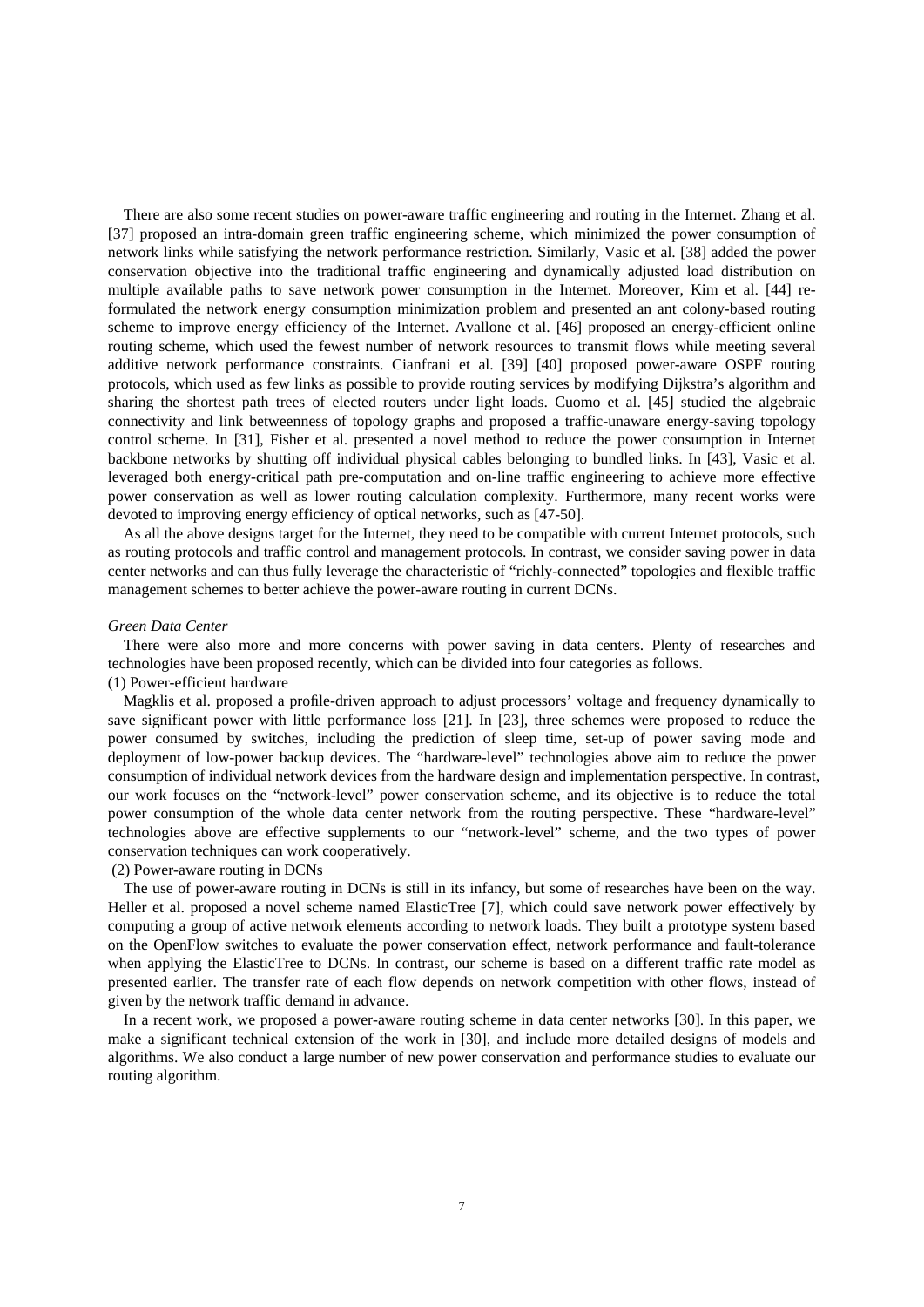# (3) Scheduling and virtualization

Nedevschi et al. presented a proxy model to handle all kinds of idle-time behaviors in networks and evaluated the relationship among power saving benefit, proxy complexity and available functions [25]. Srikantaiah et al. optimized power consumption by reasonably scheduling applications and studied the tradeoff between the power consumption and service performance of devices [26]. Nguyen et al. [51] studied how to reduce greenhouse gas emissions from ICT and leveraged virtualization technologies to process user service applications in greener data centers. Moreover, optimal virtual machine migration and placement scheme was studied and used to build data center architectures for power saving [33].

# (4) Improving PUE

Power Usage Effectiveness (PUE) is a key metric to measure the power efficiency of data centers. Many advanced and smart cooling technologies were proposed to improve PUE, such as [24]. Recent experiments in [27] show that deploying data centers in Frigid Zone is also a feasible method to reduce cooling costs.

### **3. Throughput-guaranteed Power-aware Routing Algorithm**

In this section, we propose a throughput-guaranteed power-aware routing algorithm, which can be applied in an arbitrary DCN topology. The objective of our routing algorithm is to compute the transmission paths for all the flows identified in the traffic matrix, so that the total power consumption of switches involved in the routing paths is as little as possible. We use a multi-granularity power saving strategy to reduce power consumption from both the device-level and the component-level perspectives. As computing the optimal solution of PRP is NPhard, which has been shown in Section 2.2, our routing algorithm tries to find an effective and more practical power-aware routing.

The basic idea of our throughput-guaranteed power-aware routing algorithm is as follows: First, taking all the switches and links in a given topology into consideration, we compute the routes for the traffic flows and the corresponding network throughput which are called *basic routing* and *basic throughput* respectively. Second, we gradually remove the switches from those involved in the basic routing, based on the specific elimination order in accordance with the workload of switches, until the network throughput decreases to the throughput threshold the system can tolerate. We get an updated topology after the iteration process of switch elimination. Third, we remove as many links connected to the active switches as possible from the updated topology above based on a link elimination strategy while ensuring the network throughput to meet the throughput threshold. Finally, we obtain the power-aware routing paths for the traffic flows and adapt the topology derived from the previous steps to meet a predefined reliability requirement. After these steps, we can power off the switches and links not involved in the final topology or put them into the sleep mode for power conservation. In the routing algorithm, we use connection-unsplittable routing [11] to avoid packet disorder, i.e., the packets from one flow takes only one path.

Note our proposed algorithm is pruning-based, and it iteratively eliminates switches and links from the original topology. An alternative routing algorithm could be computing and assigning the power-aware routing paths for flows one by one, that is, adding in flows incrementally. For example, among multiple available paths for a flow, the path containing the fewest number of idle network nodes and links can be chosen preferentially, so as to reduce the number of switches and links used. The greedy "incremental" routing algorithm may severely hurt the network performance while pursuing the goal of power conservation. We take an example to illustrate this problem. In Fig. 1, there are four switches and four links, and the capacity of each link is 1Gbps. There are three flows: A->B, B->C, A->C in the network. The "incremental" routing algorithm will sequentially assign the power-aware routing paths for them. The former two flows take the paths A->B and B->C respectively, each of which only contains one idle link. The two flows exclusively enjoy the 1Gbps bandwidth of link A-B and B-C respectively and thus the total network throughput is 2Gbps. Then, the path A->B->C will be used to transfer the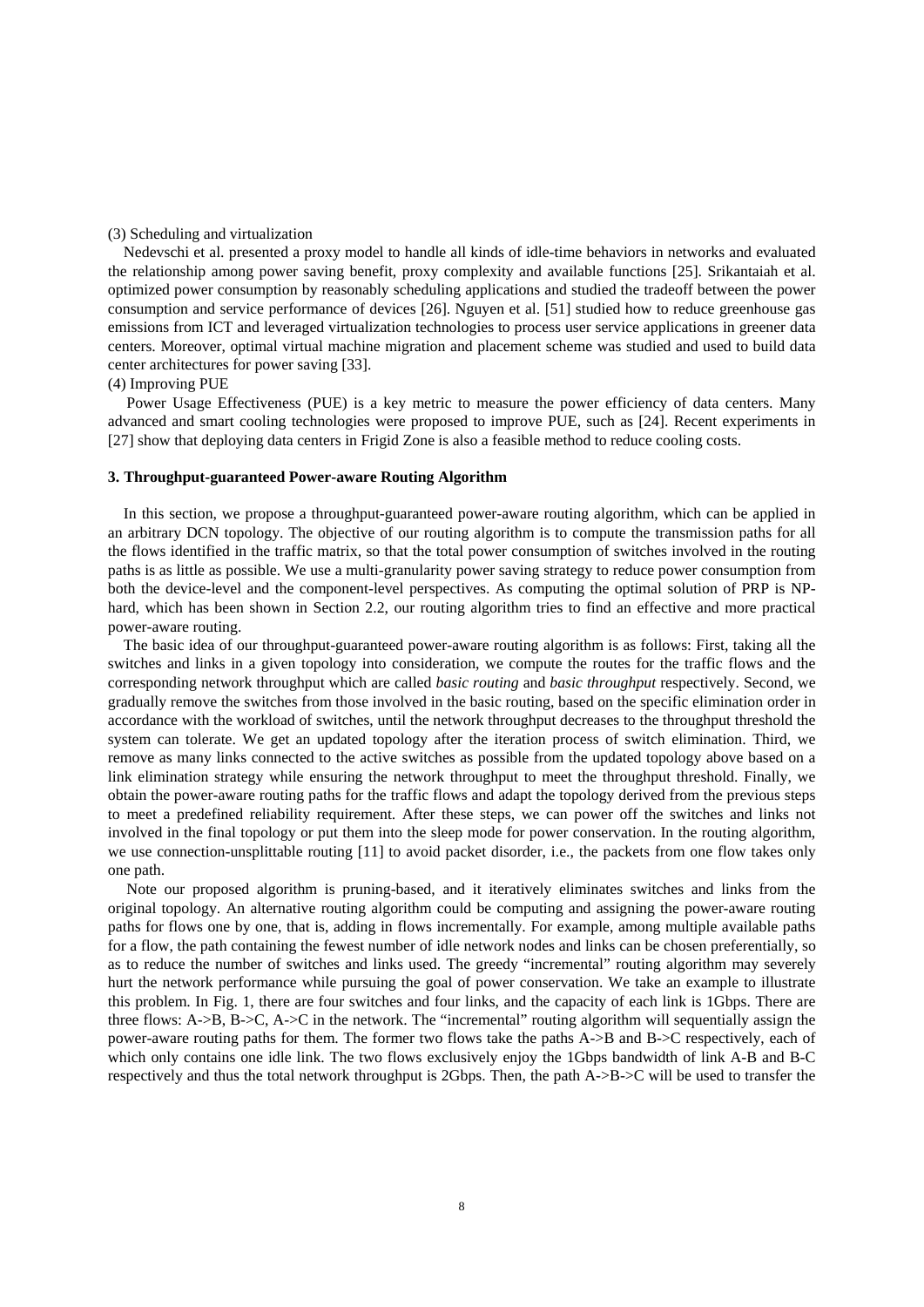third flow A->C by the "incremental" algorithm, as all the switches and links on the path have been used by the former flows, and transferring the new flow does not need any additional idle switch or link. However, at the same time the flow A- $>$ C will compete with the former two flows for the bandwidth of link A-B and B-C, and the total network throughput will unexpectedly decrease from 2Gbps to 1.5Gbps according to the Max-Min fairness model [11] [12]. Therefore, the "incremental" routing algorithm should contain the network performance constraint when choosing routing path for each flow. In our pruning algorithm, we compute the basic routing and basic throughput at the beginning, and use the performance thresholds to restrict the extent of network performance degradation during the switch elimination and link elimination processes. Our pruning algorithm is an important alternative to the existing "incremental" routing algorithm, and both of them can save network power under the restriction of network performance. We will show the comparison results of power conservation effectiveness of the two types of algorithms in Section 4.6.



Fig. 1. An example of path assignment with the "incremental" routing algorithm.

Our routing algorithm consists of five modules: Route Generation (RG), Throughput Computation (TC), Switch Elimination (SE), Link Elimination (LE) and Reliability Adaptation (RA). The relationship among the five modules is shown in Fig. 2. We execute the SE module and the LE module sequentially to implement a multi-granularity power saving strategy. The SE module is executed repeatedly prior to the LE module, until eliminating one more switch from the topology will violate the network performance restriction. Then the LE module is executed repeatedly following it. When the network throughput decreases to the throughput threshold given by the input of the algorithm, we finish the link elimination phase. Finally, the RA module updates the topology by adding some of the removed switches and links back to the topology to meet the reliability requirement, and outputs the updated topology with transmission paths that are power-aware and reliable. The module execution order is marked with numbers in Fig. 2.

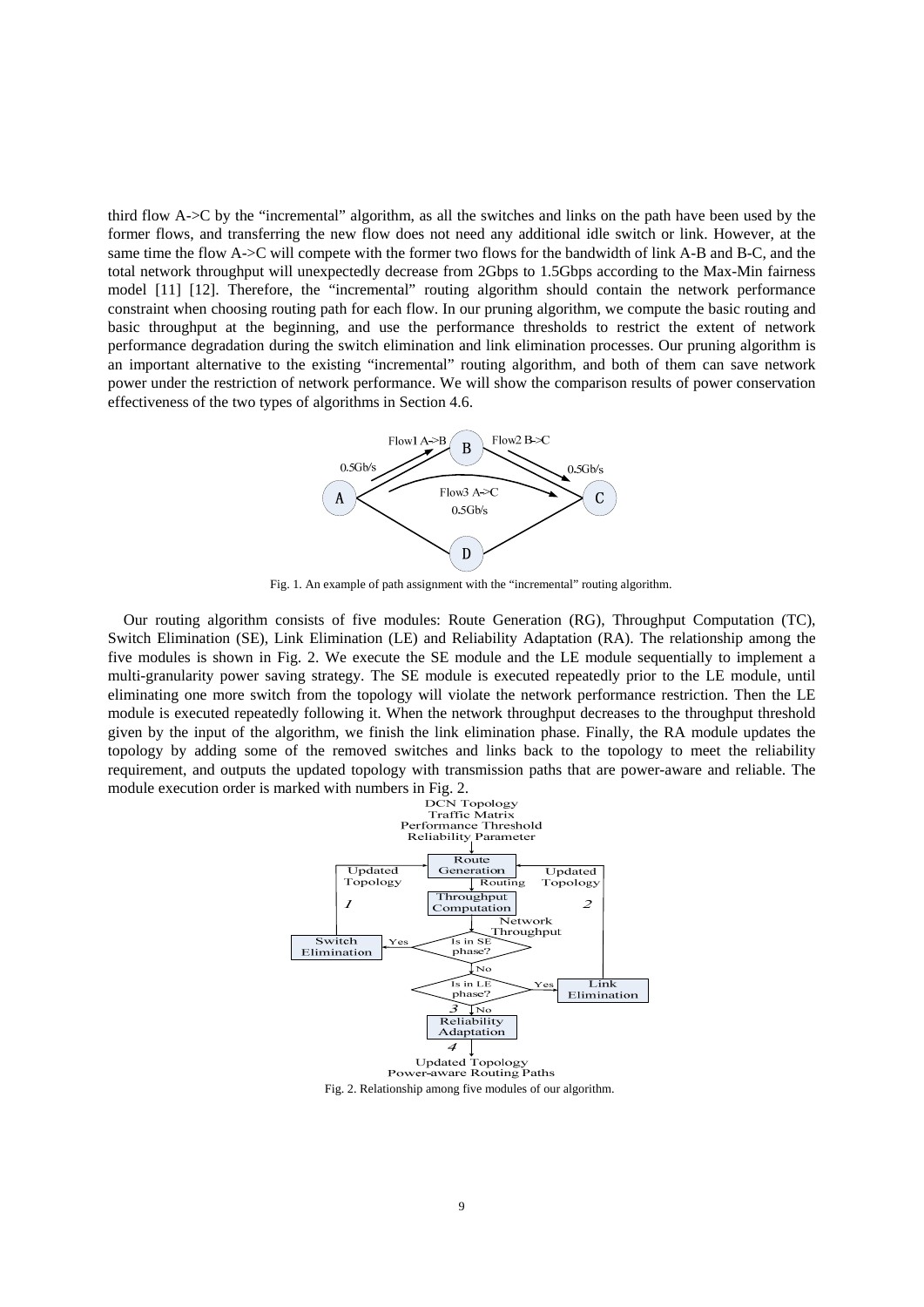**Throughput-guaranteed Power-aware Routing**  Algorithm:  $PRA(G_0, T, PR, RP)$ **Inputs:**  *G0:* DCN topology *T*: traffic matrix *PR:* performance threshold percentage *RP*: reliability requirement parameter **Outputs:**  *R1:* power-aware routing paths *G1:* updated topology **Begin**  1 set  $G := G_0$ ; 2 //Route Generation 3 set  $R := \text{RG}(G, T)$ : 4 //Throughput Computation 5 set  $Tht1:= TC(G, T, R);$ 6 // Switch Elimination<br>7  $\frac{d}{d\theta}$ 7 **do** 8 **begin**  9 set  $GI := G$ ; 10  $\text{set } R1 := R;$ 11 set  $G := SE(G, T, R);$ 12 set  $R := R G(G, T)$ ; 13 set *Tht2*:= TC(*G, T, R*); 14 set *P* := *Tht2* / *Tht1*; 15 **end while**(*P>=PR*) 16 // Link Elimination 17  $G := GI$ ; 18  $R := R1$ ; 19 **do** 20 **begin**  21 set  $GI := G$ ; 22 set  $R1 := R$ ; 23 set  $G := \text{LE}(G, T, R)$ ; 24 set  $R := R G(G, T);$ 25 set *Tht2*:= TC(*G, T, R*); 26 set *P* := *Tht2* / *Tht1*; 27 **end while**(*P>=PR*) 28 *G1* := RA(*G1, T, R1, RP*) 29 **return** (*R1, G1*); **End.**

Fig. 3. Throughput-guaranteed power-aware routing algorithm.

Fig. 3 shows the pseudocode of our throughput-guaranteed Power-aware Routing Algorithm (PRA). The input of the algorithm is the quadruplet  $(G_0, T, PR, RP)$ .  $G_0$  denotes the data center network topology,  $T$  denotes the traffic matrix. *PR* is the *performance threshold percentage*, which is defined as the ratio of the network throughput the data center operator can tolerate after the switch and link elimination phases, to the basic throughput using all switches. In the algorithm, we translate the parameter  $K$  in the throughput-guaranteed poweraware routing model into *PR* for explicitly measuring the performance degradation resulting from the poweraware routing. The parameter *K* is equal to *PR* multiplied by the basic throughput. *RP* is used to set the reliability requirement for the power-aware routing. The outputs of the algorithm are the power-aware routing paths *R1* for *T* and the updated topology *G1*. In Fig. 3, we compute the basic routing paths *R* and the basic throughput in topology *G0* shown on lines 3 and 5 respectively. From line 6 to line 15, we perform switch eliminating operation.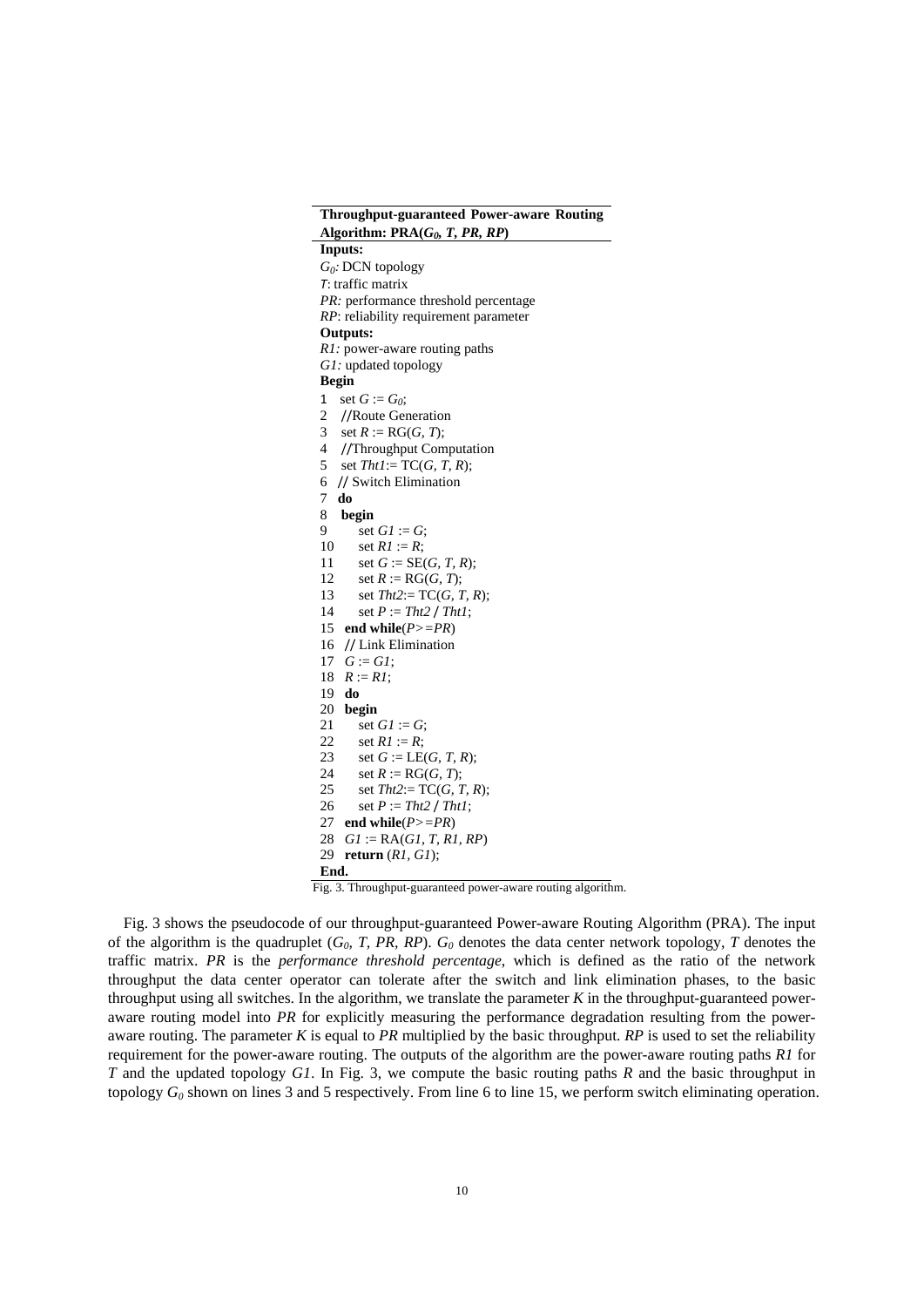We iteratively execute three modules: SE, RG and TC, until *P* is less than *PR*, where *P* is the ratio of the throughput *Tht2* in *G* to the basic throughput *Tht1* in  $G_0$ . Afterwards, from line 19 to line 27, we remove as many links as possible from the updated topology for saving further power under the performance constraint. Finally, we execute the RA module to meet the reliability requirement based on the *RP* value setting in line 28.

In the following five subsections, we will present the five modules in detail, including each module's function, design and implementation mechanism, and an example taken for easily understanding the ideas proposed.

### *3.1. Route Generation*

The role of the route generation module is to select the route path for each flow in the traffic matrix so that the network throughput is as high as possible. Each selected path can be computed with the inputs: network topology and traffic matrix, and the output of RG module is the routing paths for all flows belonging to the traffic matrix in the topology.

We describe the detailed path selection method for each flow below. Assume there are a certain number of available paths for a flow and the set of available paths, denoted by *PathSet*, is taken as the input of the path selection method. For a certain flow, the ideal solution is to enumerate all possible paths. However, it may not be practical for large-scale networks. Hence, there is a tradeoff between the computational complexity and the efficiency of the results. It is straightforward to find multiple available paths for a flow in DCNs by leveraging the topological characteristic. For example, a *k-ary* Fat-Tree topology contains  $(k/2)^2$  available paths traversing different core switches respectively between any two inter-pod servers, and the maximum number of available paths between any two intra-pod servers is *k*/2 [4]. In a *k*-level BCube topology, each server uses *k+*1 NIC ports to connect to different level switches and there are *k*+1 parallel paths between any pair of servers [5]. The path selection method uses four rules in turn to select the best one path from *PathSet* for the flow. In Rule1, we first select the paths with the fewest overlapping flows over the bottleneck link in the paths. The basic reasoning behind Rule1 is to exploit multiple paths sufficiently and achieve as high network throughput as possible. If there are multiple such paths, we use Rule2 to further filter them. Rule2 selects the paths with the fewest hops from *NewPathSet*, in order to have a lower propagation delay of network flows and use as few network resources as possible to achieve the same network throughput. If there is still more than one path, Rule3 works and chooses the path with the maximum number of flows, which is calculated by summing up the number of flows on every link of the path. The intuition behind Rule3 is trying to aggregate network flows, so that as few network resources as possible are used to transmit these flows. Finally, Rule4 chooses the first path from multiple available paths output by Rule3. We finish the path selection process when the selected path output by any of the four rules is unique, and obtain the best path for the flow. The computational complexity of RG module is  $O(FN^*p)$ , where *FN* denotes the number of network flows and *p* denotes the number of available paths between each pair of servers in the topology.

We take a partial 4-ary Fat-Tree topology [4] as an example to explain the details of the path selection method in Fig. 4 and TABLE II. We select the path for each flow in TABLE II in turn. The first flow, of which the source and destination servers are H1 and H4 respectively, has two available paths, one across switch S5, and the other across switch S6. Obviously both paths conform to Rule1, Rule2 and Rule3, so the first path is chosen according to Rule 4. The path is marked with small red squares in Fig. 4 and shown in TABLE II. The second flow "H2- >H7" has four available paths, traversing S1, S2, S3 and S4 respectively. The latter two paths are chosen by Rule1, as the first flow has already used link S5-S9. The two paths also conform to Rule2 and Rule3, so the path across the switch S3 is chosen by Rule4, marked with yellow triangle in Fig. 4. All four available paths of the third flow conform to Rule1 and Rule2. We find that the total number of flows on all links contained in the path across switch S3 is five, which is maximal among the four available paths for the third flow, and thus we choose the path according to Rule3, marked with blue circles in Fig. 4.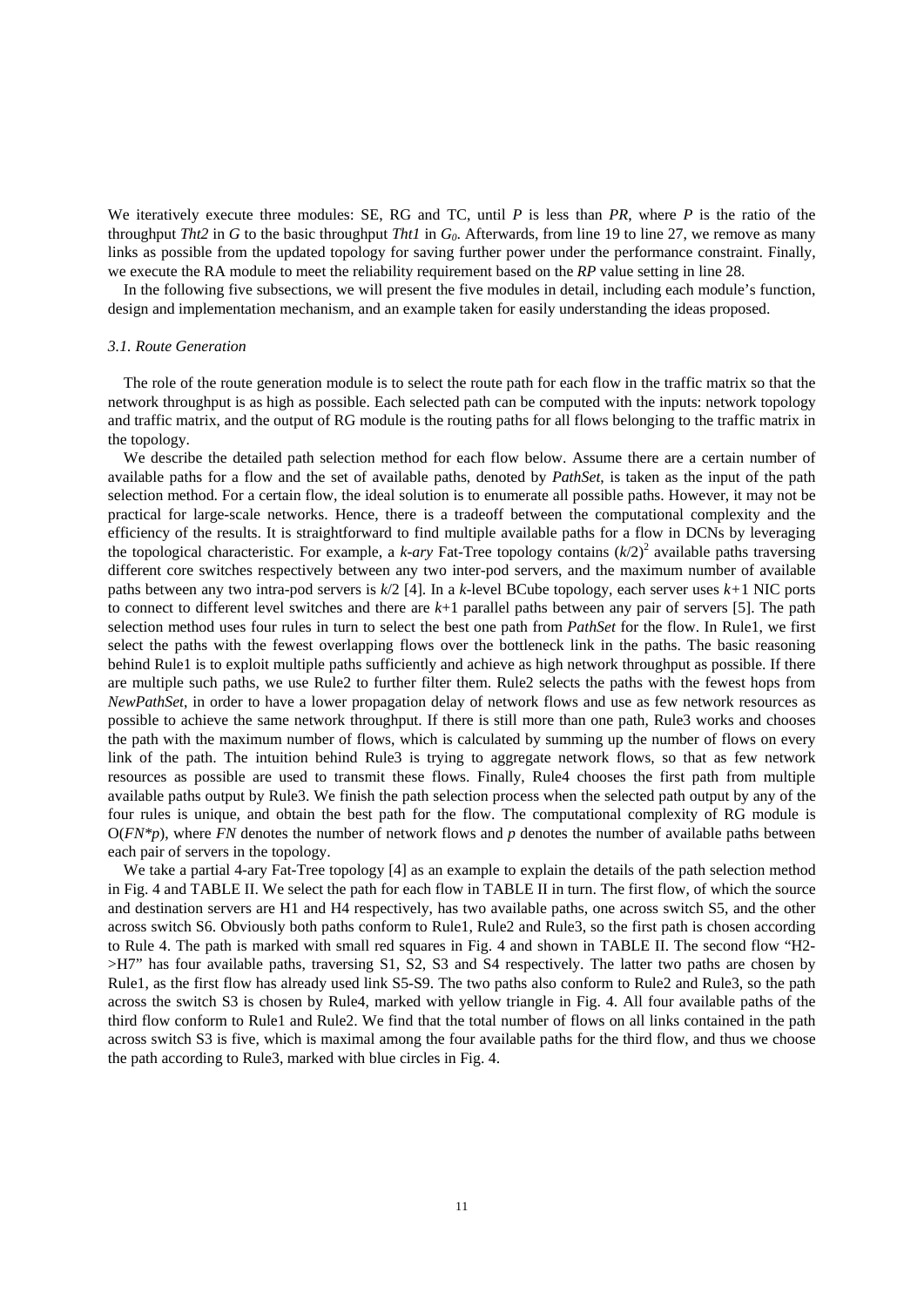

Fig. 4. A path selection example in a partial 4-ary Fat-Tree topology.

|                                            |                     |       | TABLE II                       |  |  |  |
|--------------------------------------------|---------------------|-------|--------------------------------|--|--|--|
| Network flows in a path selection example. |                     |       |                                |  |  |  |
| No.                                        | <b>Flows</b>        | Marks | <b>Path Selection</b>          |  |  |  |
|                                            | $H1 \rightarrow H4$ |       | $H1 - >S9 - >S5 - >S10 - >H4$  |  |  |  |
| $\mathcal{L}$                              | $H2\rightarrow H7$  |       | $H2->S9->S6->S3->S8->S12->H7$  |  |  |  |
|                                            | $H4 \rightarrow H7$ |       | $H4->S10->S6->S3->S8->S12->H7$ |  |  |  |

# *3.2. Throughput Computation*

The module of throughput computation is used to calculate the total network throughput in a given DCN topology. We use a well-known model, named Max-Min Fairness model [11], [12], to allocate network resources to all flows in a DCN. When given the network topology, traffic matrix and routing path for each flow, we can compute the rate of each flow in the traffic matrix with the model, and sum them up to acquire the total network throughput. The throughput computation algorithm is shown in Fig. 5, and the computational complexity of TC(.) is  $O(LN^2)$ , where *LN* denotes the number of links in the topology.

| Throughput Computation: $TC(G, T, R)$                                                                            |
|------------------------------------------------------------------------------------------------------------------|
| <b>Input:</b> G: DCN topology, T: traffic matrix, R: routing paths                                               |
| <b>Output:</b> Tht: the total throughput of all flows in T                                                       |
| <b>Notations:</b>                                                                                                |
| $AB_i$ : available bandwidth of link j                                                                           |
| $FN_i$ : the number of flows unallocated rate on link j                                                          |
| $FS_i$ : the set of flows unallocated rate on link j                                                             |
| $Y_i$ : the rate of the flow i                                                                                   |
| <i>FS</i> : the set of flows unallocated rate in T                                                               |
| <i>FS</i> 0: the set of all flows in T                                                                           |
| LSO: the set of all links in $G$                                                                                 |
| Begin                                                                                                            |
| set $FS = FS0$ , set $LS = LS0$ ;                                                                                |
| while $(FS \text{ is non-empty})$                                                                                |
| begin                                                                                                            |
| (1) Find the bottleneck link $L \in LS$ , such that                                                              |
| $AB_{L}$ / $FN_{L} \le AB_{i}$ / $FN_{i}$ , $\forall j \in LS$ , $AB_{i}$ , $AB_{L}$ , $FN_{i}$ , $FN_{L} > 0$ ; |
| (2) set $LS = LS - \{L\}$ , set $FS = FS - FS$ , ;                                                               |
| (3) set $Y_i := AB_i / FN_i, i \in FS_i$ ;                                                                       |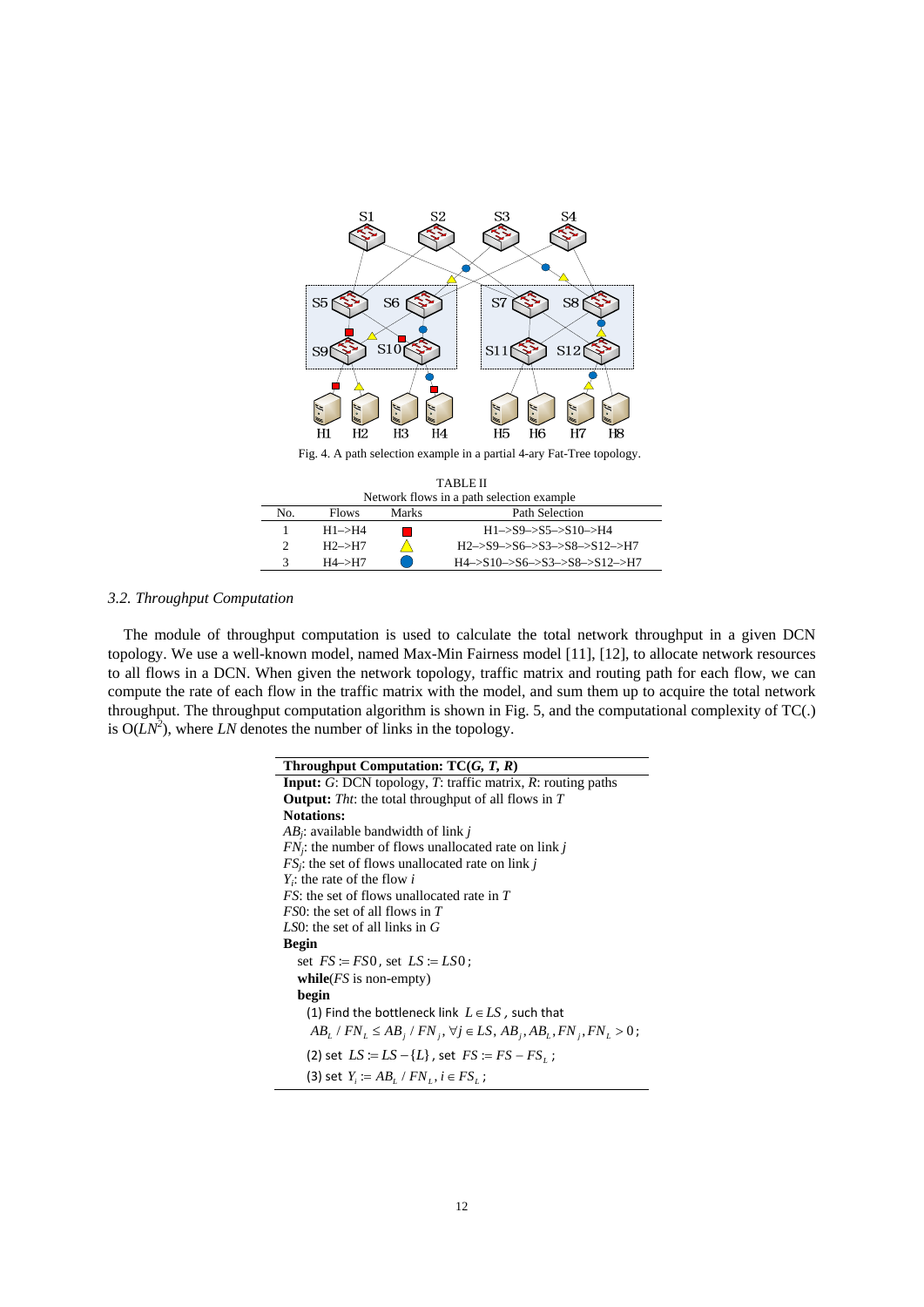(4) set 
$$
AB_L = 0
$$
,  $FN_L = 0$ ,  $FS_L = \emptyset$ ;  
\n(5) Update  $AB_j$ ,  $FN_j$ ,  $FS_j$ ,  $j \in LS$ ;  
\nend  
\n
$$
Tht = \sum_{i \in FS0} Y_i
$$
;  
\nreturn  $Tht$ ;  
\nEnd.

Fig. 5. Throughput computation algorithm.

We also take the example in Fig. 4 and assume that the capacity of all links is 1Gbps. We find that five links: S10-H4, S3-S6, S3-S8, S8-S12, S12-H7 can be seen as the bottleneck links, so we select one of them arbitrarily, supposing link S12-H7. As such, the rate of two flows: H2->H7 and H4->H7 calculated by the throughput computation algorithm are both 0.5Gbps in Fig. 5. After updating the variables  $AB_i$ ,  $FN_i$  and  $FS_i$  of all links, the next bottleneck link is S10-H4, so the rate of flow H1->H4 is 0.5Gbps. Therefore, the total network throughput calculated by the TC module is 1.5Gbps.

# *3.3. Switch Elimination*

The switch elimination module is responsible for selecting the switches which can be eliminated from the routing paths generated for the traffic matrix. First, we compute the traffic  $ST_i$  carried by each active switch *j* in the topology *G*, which denotes the total throughput of flows traversing the switch *j*. Then, we use a greedy algorithm to select the switch *sw* and eliminate it from the topology according to the equation (8), where  $\mathcal{F}(j)$  is the set of flows traversing the switch *j*,  $Y_i$  is the rate of flow *i*, and  $S$  is the set of all active switches. In other words, the algorithm indicates that the active switch carrying the lightest traffic should be eliminated first. If there are multiple switches meeting the elimination condition above, we prefer to remove the switch with the maximal number of active links connected to it. The strategy intends to have more opportunities to disable the ports of its neighboring switches. Moreover, to accelerate the computation process, we usually eliminate more than one switch from the topology *G* per round in practice. Also, the switches eliminated from *G* cannot be the critical ones that may lead to network disconnection. The computational complexity of SE module is O(*SN*), where *SN* denotes the number of switches in the topology.

$$
sw = \underset{j \in \mathcal{S}}{\arg \min} (ST_j) = \underset{j \in \mathcal{S}}{\arg \min} (\sum_{i \in \mathcal{F}(j)} Y_i)
$$
(8)

## *3.4. Link Elimination*

We use the link elimination module to remove unused or low-utilized links from the topology *G* updated by the SE module, after finishing the switch elimination process. The link elimination module is used as an effective supplementary means to further reduce the power consumption by network components after the switch module completes its jobs.

We use a greedy removing algorithm to select the links to be eliminated from the topology *G*. First, we compute the utilization ratios for all active links connected to the active switches in the topology *G*. The utilization ratio of a link *j* can be calculated based on the total throughput of flows traversing the link and the capacity of the link in the equation (9), where  $LU_i$  is the utilization ratio of link *j*,  $\mathcal{F}'(i)$  is the set of flows on the link *j*,  $R_i$  is the rate of flow *i*, and *C* is the capacity of the link *j*.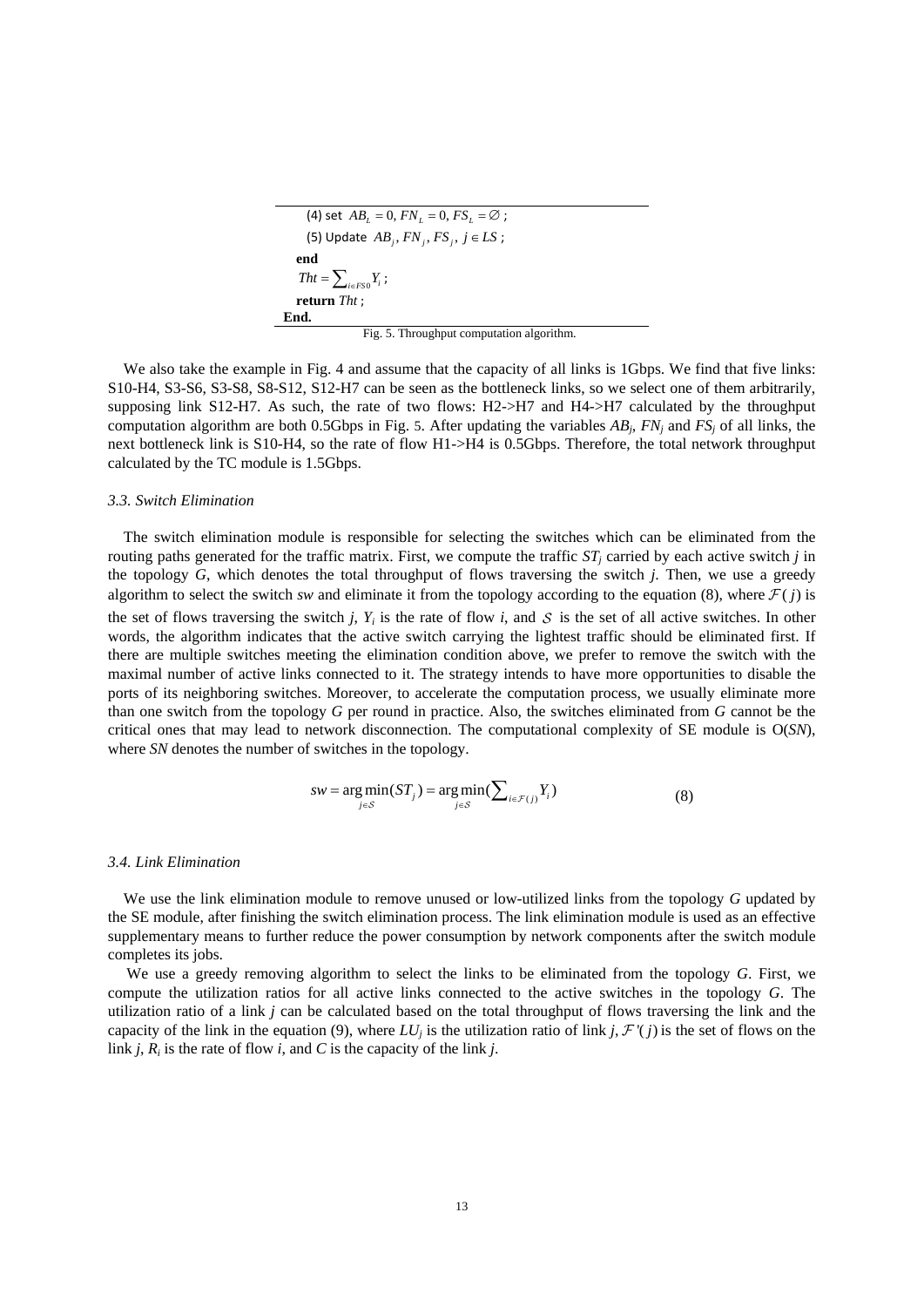$$
LU_j = \left(\sum_{i \in \mathcal{F}(j)} R_i\right) / C \tag{9}
$$

Then, we select the link with the lowest utilization ratio, and eliminate it from the topology *G*. Finally, we can disable the ports incident to the link for saving power. Like the SE module, the LE module cannot remove the link in critical paths either in order to not interrupt the flows identified in the traffic matrix. The computational complexity of LE module is O(*LN*), where *LN* denotes the number of links in the topology.

#### *3.5. Reliability Adaptation*

In order to minimize the power usage, SE and LE modules may aggressively reduce the redundancy of the "richly-connected" data center network topologies, which compromises the transmission robustness. To address this issue, we introduce an additional reliability adaptation module into our routing framework to maximally reduce the power consumption while meeting the transmission reliability requirement. Generally, there is a tradeoff between the reduction of the number of switches/links and the need of maintaining enough redundancy level of the topology for transmission robustness. In the RA module, we set the reliability parameter *RP* to denote the minimum number of available routing paths needed for each flow in the traffic matrix. The value *RP* can be configured based on the reliability requirement of the DCN, and the switches and links on the backup paths cannot be eliminated from the topology.

After finding at least one available path for each flow through the SE and LE modules, if there is a need to introduce additional redundancy to meet the reliability requirement, the RA module is invoked to find and preserve additional *RP*-1 paths for each flow based on the *RP* value configured for the DCN. Assume there are *n* available paths in the initial topology *G0,* for a flow *i*. The RA module needs to select additional *RP*-1 backup paths from *n*-1 available paths for each flow in turn, besides the power-aware routing path set by the SE and LE modules already. If the newly added paths need to go through some switches and links already removed by SE and LE from the original network topologies, the RA module will add the switches and links back to the updated topology. When selecting each additional backup path for a flow *i*, the RA module gives the preference to the path  $P_i$  based on the following equation (10), where  $PS$ , denotes the set of the available paths which have not been selected as the backup or power-aware routing paths yet for the flow *i* in the initial topology  $G_0$ .  $N(j)$ denotes the number of switches which have been eliminated by the SE module from the path *j*. The intuition behind the backup path selection strategy is that we want to use as few additional switches as possible to meet the reliability requirement. The computational complexity of RA module is O(*FN\*p*), where *FN* denotes the number of network flows and *p* denotes the number of available paths between each pair of servers in the topology.

$$
P_i = \underset{j \in \mathcal{PS}_i}{\arg \min} N(j) \tag{10}
$$

The quality of backup paths depends on the number of nodes shared among paths selected. Ideally, the number of nodes shared between the primary path and back paths as well as shared among several backup paths should be as low as possible. In data center networks, however, the quality of backup paths selected by the RA module also depends on the network topologies. In a *k*-level BCube topology, there are *k*+1 node-disjoint paths between a source-destination server pair [5], and thus the RA module can ensure all selected backup paths are node-disjoint. While in the Fat-Tree topology, as all of available backup paths between any source-destination server pair will pass through the same edge switches [4] and thus no node-disjoint path exists. In fact, after finishing the switch elimination and link elimination processes, the RA module can always find the backup routing paths of which the quality is not worse than that of available paths in the original topology to effectively improve the network reliability.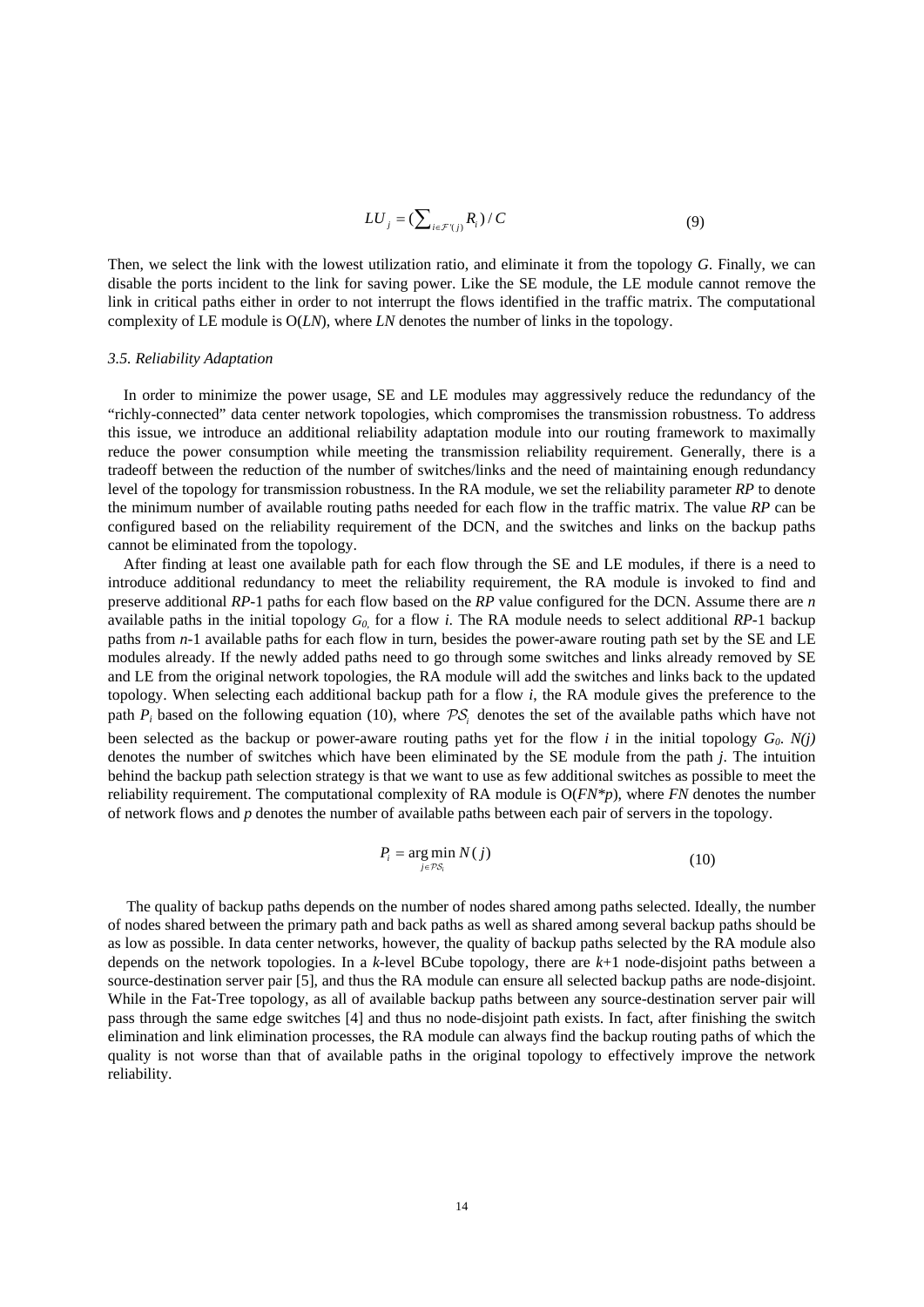It is worth pointing out that the reliability adaptation in our throughput-guaranteed power-aware routing algorithm is an optional function. Data center operators can decide whether to use it according to the quality of network devices and network reliability requirements in current data centers. Therefore, we use an independent module to implement the reliability adaptation function so as to more flexibly enable and disable it by configuring related parameters. Actually, when executing the RA module in practice, we can combine it with the SE and LE modules and take the reliability constraints into account in the switch and link elimination phases. In the paper, we logically separate the RA module from the SE and LE modules for more explicitly presenting its objective and function.

# **4. Evaluation**

In this section, we evaluate our throughput-guaranteed power-aware routing algorithm through simulations using BCube and Fat-Tree topologies respectively. Both types of topologies are commonly used for data center networks. We evaluate the effectiveness of our algorithm based on two kinds of power-saving granularities: the "device-level" granularity which only configures the individual switches to the low-power mode, and the "component-level" granularity which puts both the switches and links into the low-power mode. The evaluation results for the two granularity levels are shown in Sections 4.2 and 4.3 respectively. We then evaluate the algorithm using several typical traffic patterns, including One-to-One, One-to-Many and All-to-All in data centers, and the results are shown in the Section 4.4. Afterward, we study the tradeoff between conserving more power and meeting the reliability requirement in Section 4.5. Finally, we evaluate the power saving effectiveness of our algorithm by comparing with the ElasticTree scheme [7] as well as the optimal solution of throughputguaranteed power-aware routing problem in Section 4.6.

## *4.1. Simulation Setup*

The BCube and Fat-Tree topologies used in the simulations are set to different sizes. For a recursive structural topology BCube(*BN*, *BL*), *BN* denotes the number of ports in a switch, and *BL* denotes the number of levels counted from the level 0. A level *i* BCube(*BN*, *i*) contains *BN* level *i*-1 BCube(*BN*, *i-1*) and additional  $BN<sup>i</sup>$ switches[5]. We set different values for *BN* and *BL* to vary the topology sizes. Similarly, we can vary the number of ports in each switch of the Fat-Tree(*FP*) topology, denoted as *FP*. Furthermore, we analyze the real traffic data inside data centers in [14], which provides the time duration of different loads on an average server during a day. We observe that each server has at most one concurrent flow during the 1/3 time of a day and thus we consider network power conservation and evaluate our algorithm during this period. In our simulations, we take the maximum of the total number of flows on all servers as 100% network load and vary the percentage of the number of flows in the topology to simulate different network loads. The traffic matrix is randomly generated between servers in Sections 4.2, 4.3, 4.5 and 4.6, and three typical traffic patterns usually found in real data centers are used to evaluate the algorithm in Section 4.4. The One-to-One traffic pattern is often used to copy large files from one server to the other; The One-to-Many traffic pattern is frequently used for data chunk replication from one server to several servers to ensure higher reliability [5] and often seen in Google File System [2], CloudStore [3] and other scenarios; MapReduce [1] jobs running in data centers will produce the All-to-All traffic pattern. Moreover, we set the reliability parameter *RP* as 1 in Sections 4.2, 4.3, 4.4 and 4.6, and vary the parameter value to evaluate the effect on power conservation under different reliability requirements in Section 4.5.

To evaluate the effectiveness of power conservation, we use the power saving percentage as a metric, which is defined as the network power saved by our algorithm over the total power consumption of the network without using any power conservation strategy. We take the power consumption data of a general access-level switch, Cisco Catalyst 2960G series as an example to evaluate the power conservation effect of our algorithm. For DCN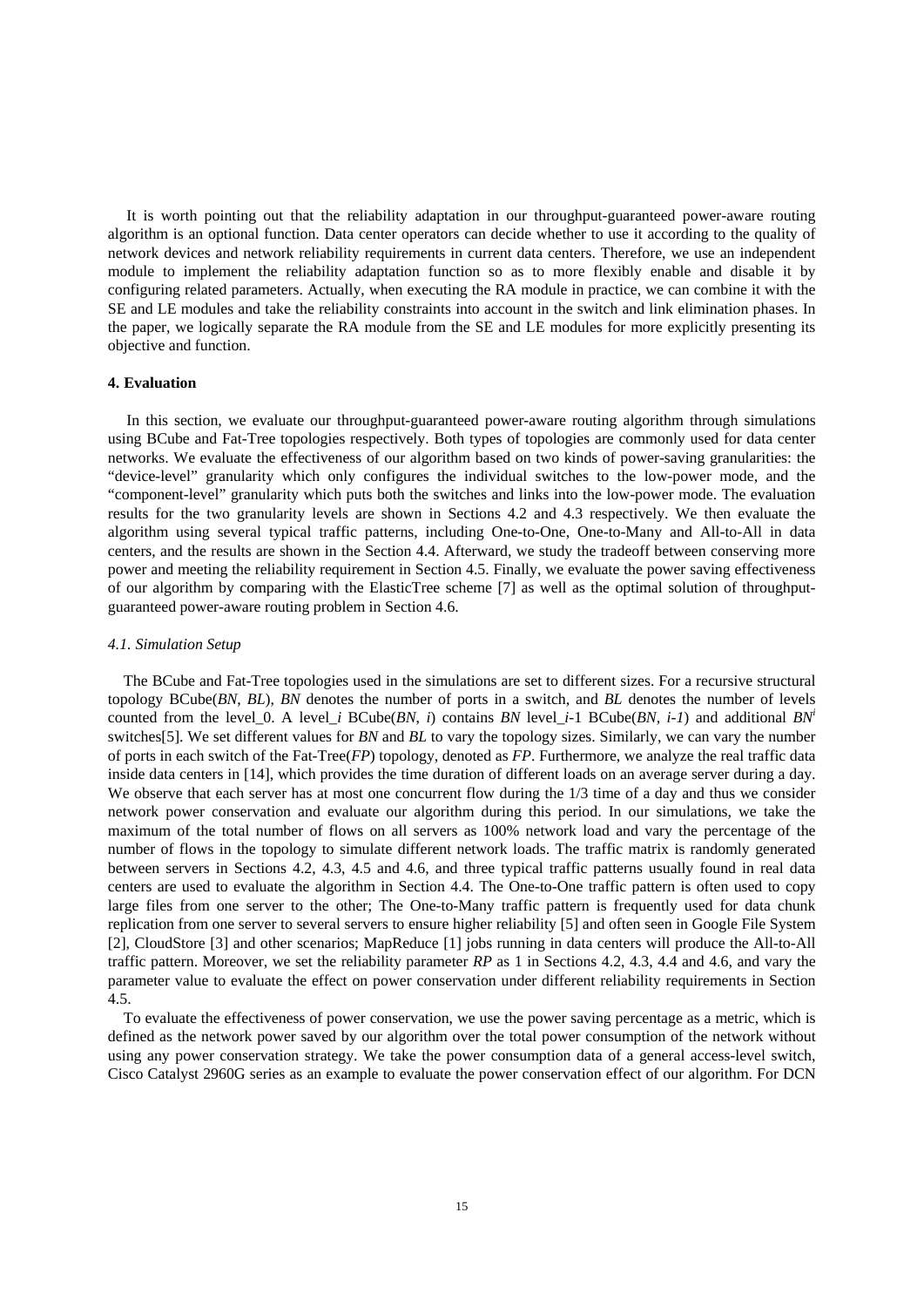topologies with different sizes, we choose the switches equipped with different numbers of ports. We use the simplified network power consumption model presented in Section 2.1 and the real power consumption data of the switches in TABLE III [32], which are measured under full loads, to compute the total power consumption of DCNs before and after using our algorithm. Generally, the switches which are put into the low-power mode or shut down consume very little power, and disabling one port of the switch saves about 1W power [32]. We set the performance threshold percentage as 95% in the following simulations, except when studying the relationship between the power consumption and the performance threshold percentage.

|                                           |             | <b>TABLE III</b>                               |  |  |  |
|-------------------------------------------|-------------|------------------------------------------------|--|--|--|
| Cisco 2960G switch power consumption data |             |                                                |  |  |  |
| Switch Type                               | Power $(W)$ | Applied to Topologies                          |  |  |  |
| WS-C2960G-48TC-L                          | 123         | Fat-Tree $(48)$                                |  |  |  |
| WS-C2960G-24TC-L                          | 72          | Fat-Tree $(12)$ , Fat-Tree $(24)$              |  |  |  |
| WS-C2960G-8TC-L                           | 36          | Fat-Tree(4), BCube(4,2), BCube(8,2) BCube(8,3) |  |  |  |

### *4.2. Switch Sleeping*

In this subsection, we evaluate the power saving percentage of our algorithm by putting a subset of switches into the low-power mode or shutting them down in data center networks with BCube or Fat-Tree topologies. We evaluate the effect on power saving due to turning off switches with the increase of network loads for different topology sizes of BCube in Fig. 6. The curves marked with "Switch Sleeping" denote the power saving effect based on the "device-level" granularity, i.e. only using the switch sleeping strategy (the same below). We can see that our power-aware routing algorithm significantly reduces the power consumed by switches at low network loads. For example, in BCube(4,2), when the percentage of network loads is less than 80%, more than 30% power can be saved, and the power saving percentage increases to 60% if the network load is less than 30%. As expected, the power-saving percentage reduces as the network load increases. Fig. 7 shows the simulation results with the Fat-Tree topology. Our algorithm can also significantly reduce the power consumption of switches under the low load. The network power consumption in Fat-Tree(FP=48) can be reduced by more than 26% when the network load is less than 95%, and the saving increases to 50% when the network load is smaller than 10% in Fig. 7(c).

In our simulations, we generate network flows by randomly selecting their source and destination servers, and incrementally add them into the network to compute their routing paths in a random order. We also study the impact on the network throughput and power saving percentage by conducting simulations when adding flows into the network with different orders. For example, we can add flows based on the sequence number of their source or destination servers. The results reveal that different orders of adding flows have little effect on the both network throughput and effectiveness of power conservation in the BCube and Fat-Tree topologies. Moreover, in our evaluations, we execute the SE module to eliminate only one switch from the topology in each round. The SE module usually removes more than one switch per round in practice to accelerate the computation process. We conduct simulations to investigate how to decide the number of switches removed per round so as to more effectively accelerate the switch elimination process. The simulation results indicate that the value should be set according to the number of switches and network flows in the DCN. Under the low network load, the SE module has better execution efficiency when eliminating about 5-10% of the total number of switches per round. The percentage should be adjusted to a lower value as the network load grows. The simulation results above are not shown in the paper due to the page limit of the paper.

Fig. 8 shows the relationship between the power conservation and the performance threshold percentage in the BCube and Fat-Tree topologies. The "Switch" in the legends of Fig. 8 denotes the "device-level" granularity presented earlier. In Fig. 8(a), we vary the percentage of the performance threshold for a given BCube topology,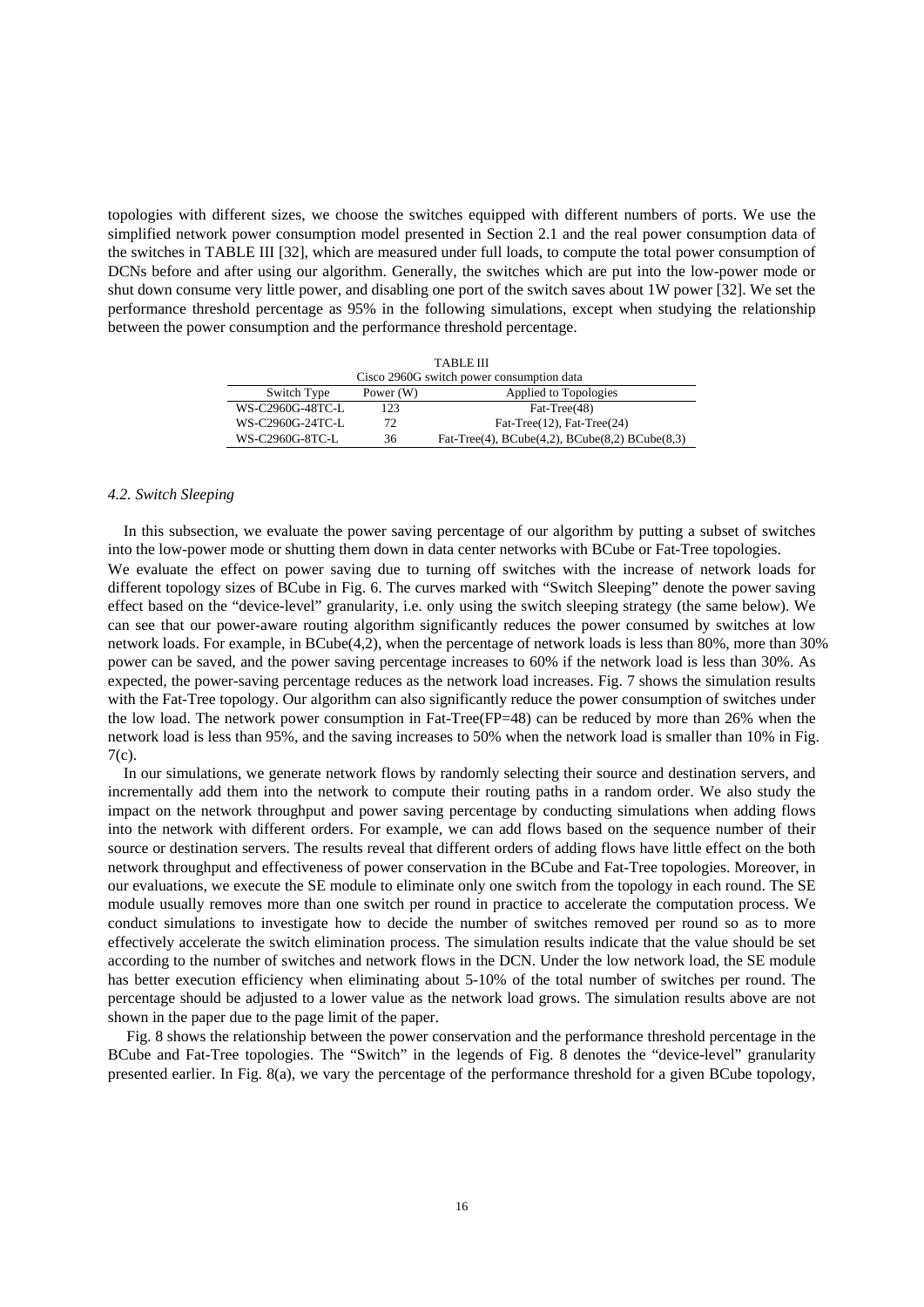

**100**

100

Fig. 7. Network power conservation percentage based on "device-level" and "component-level" granularities under different loads in Fat-Tree topologies.

i.e., BCube(8,3). Not surprisingly, as the performance threshold percentage increases, the power-conservation level decreases, because a higher performance requirement reduces the opportunities of removing switches from the topology. Hence, there is a tradeoff to consider according to the data center need and operational states. Actually a significant amount of power consumption can be reduced even without any performance sacrifice. This can be observed from the values corresponding to the performance threshold percentage 100% while the network has a low load. In Fig. 8(b), we conduct the simulation with the *FP* of the Fat-Tree topology set to 24. Similar to BCube, the effect of power saving decreases as the performance threshold percentage increases.

## *4.3. Port Disabling*

**100**

In our power-aware routing algorithm, disabling ports (eliminating links) of active switches can be taken as a supplementary means to further save power after putting off parts of the network switches. Therefore, we want to calculate how much power can be saved by our algorithm after finishing the switch sleeping process.

The curves marked with "Switch Sleeping + Port Disabled" in Fig. 6 and Fig. 7 show the power conservation percentage based on the "component-level" granularity. One important observation is that we can further reduce a significant amount of power by disabling ports of active switches after putting a selected set of switches into sleep. For example, we can increase the power-saving percentage from 16% to 27% by disabling ports after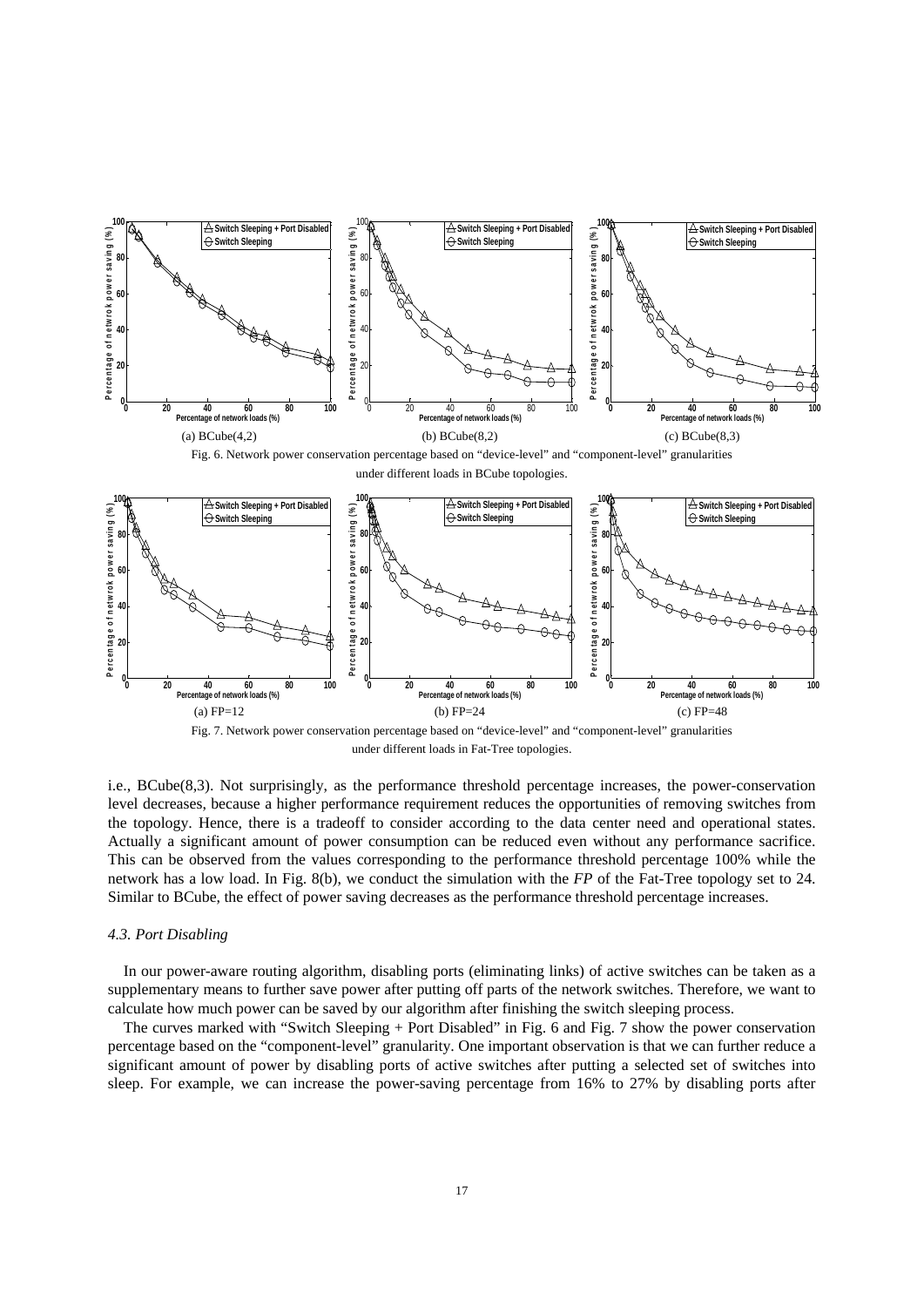

Fig. 8. Network power conservation percentage based on "device-level" and "component-level" granularities under different performance threshold percentages in BCube(8,3) and Fat-Tree(24) topologies.

sleeping switches under 50% of network loads shown in Fig. 6(c). Similar results can be found in the Fat-Tree topology in Fig. 7. The network power of Fat-Tree(FP=24) can be saved about 30% and 41% when using two power-saving granularity strategies respectively under 60% of network loads in Fig. 7(b). The results from the simulations above show a positive effectiveness when using the port disabling method, and thus it can be taken an important supplement to the switch sleeping method to save more power.

In Fig. 8, the curves marked with "Switch+Port" denote the "component-level" granularity method presented before. As expected, it can save more power when under the looser performance constraints or low network loads. For example, in terms of power-saving effect, it can save about 30% and 46% of total network power consumption in BCube(8,3) and Fat-Tree(24) respectively under the  $50\%$  of network loads and  $90\%$  of performance threshold in Fig. 8. And the two power-saving ratios can reach 45% and 55% respectively when the performance threshold percentage decreases to 60% under the same network loads. Moreover, Fig. 8 also shows the port disabling method can save substantial power after switch sleeping under different performance threshold restrictions.

# *4.4. Typical Traffic Patterns*

We have shown that our power-aware routing algorithm can achieve a considerable power saving effect under the random traffic pattern from the studies above. In this subsection, we evaluate our algorithm under three typical traffic patterns in data centers.

Fig. 9 and 10 show the power consumption of network devices reduced by our algorithm under One-to-One and One-to-Many traffic patterns in BCube and Fat-Tree topologies respectively. We observe that our routing algorithm can save abundant power consumed by network devices under One-to-One and One-to-Many traffic patterns under the light network loads. Furthermore, we find that the power saving effect under One-to-Many is better than that under One-to-One, when their network loads are the same. This is because our algorithm has more opportunities to aggregate network flows under the One-to-Many traffic pattern. We take BCube(8,3) and Fat-Tree(48) as examples. When the percentage of network loads is 50%, we can save about 25% of total network power under One-to-One and save 76% under the One-to-Many traffic pattern based on the "componentlevel" granularity in Fig. 9(c). And the power-saving percentage values can reach 33% and 72% respectively under the same load percentage in Fig. 10(c).

Fig. 11 shows the power-saving effect by our algorithm under the All-to-All traffic pattern in BCube and Fat-Tree topologies. Our algorithm only saves little power when a high performance threshold percentage is set. That is because heavy network loads reduce the opportunities of conserving power consumed by network devices. The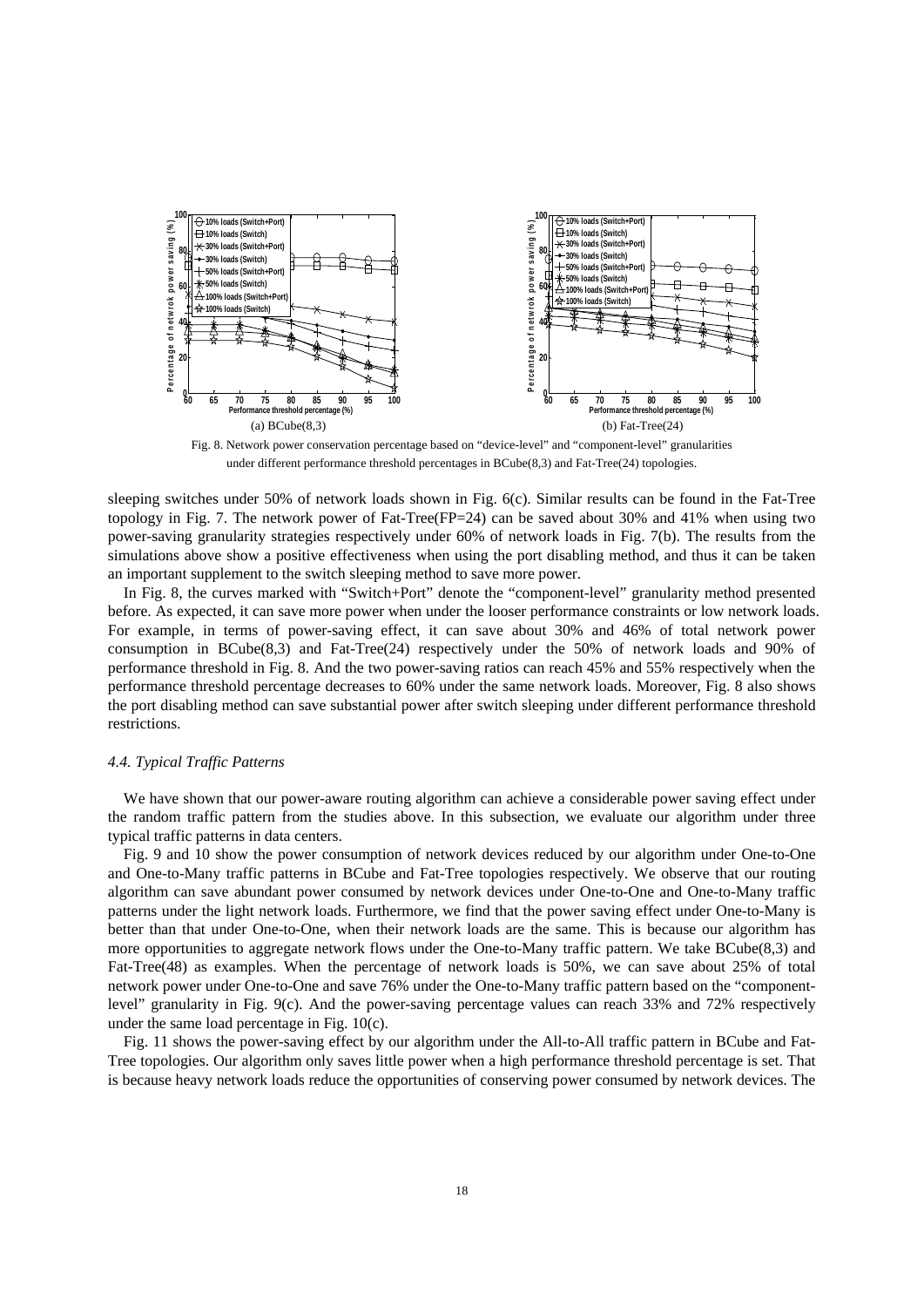

Fig. 9. Network power conservation percentage based on "device-level" and "component-level" granularities





Fig. 10. Network power conservation percentage based on "device-level" and "component-level" granularities under One-to-One and One-to-Many traffic patterns in Fat-Tree topologies.

simulation results are similar in the topologies of BCube(8,3) and Fat-Tree(48), which are not drawn in Fig. 11(a) and 11(b).

From the results above, we can summarize the power saving effectiveness of our algorithm under four traffic patterns as the following inequality:

One-to-Many > Random > One-to-One > All-to-All.

Consequently, our algorithm can save the maximum amount of power under the One-to-Many traffic pattern. With the same network load, the power saving effect under random traffic is in a range between that under Oneto-One and One-to-Many traffic patterns. Moreover, our algorithm can save little power under the All-to-All traffic pattern due to heavy network loads.

# *4.5. Tradeoff between Power Conservation and Reliability Requirements*

We evaluate the power conservation level of our algorithm under different reliability requirements using the BCube and Fat-Tree topologies. We set the reliability parameter *RP* to different values according to the characteristics of these two topologies.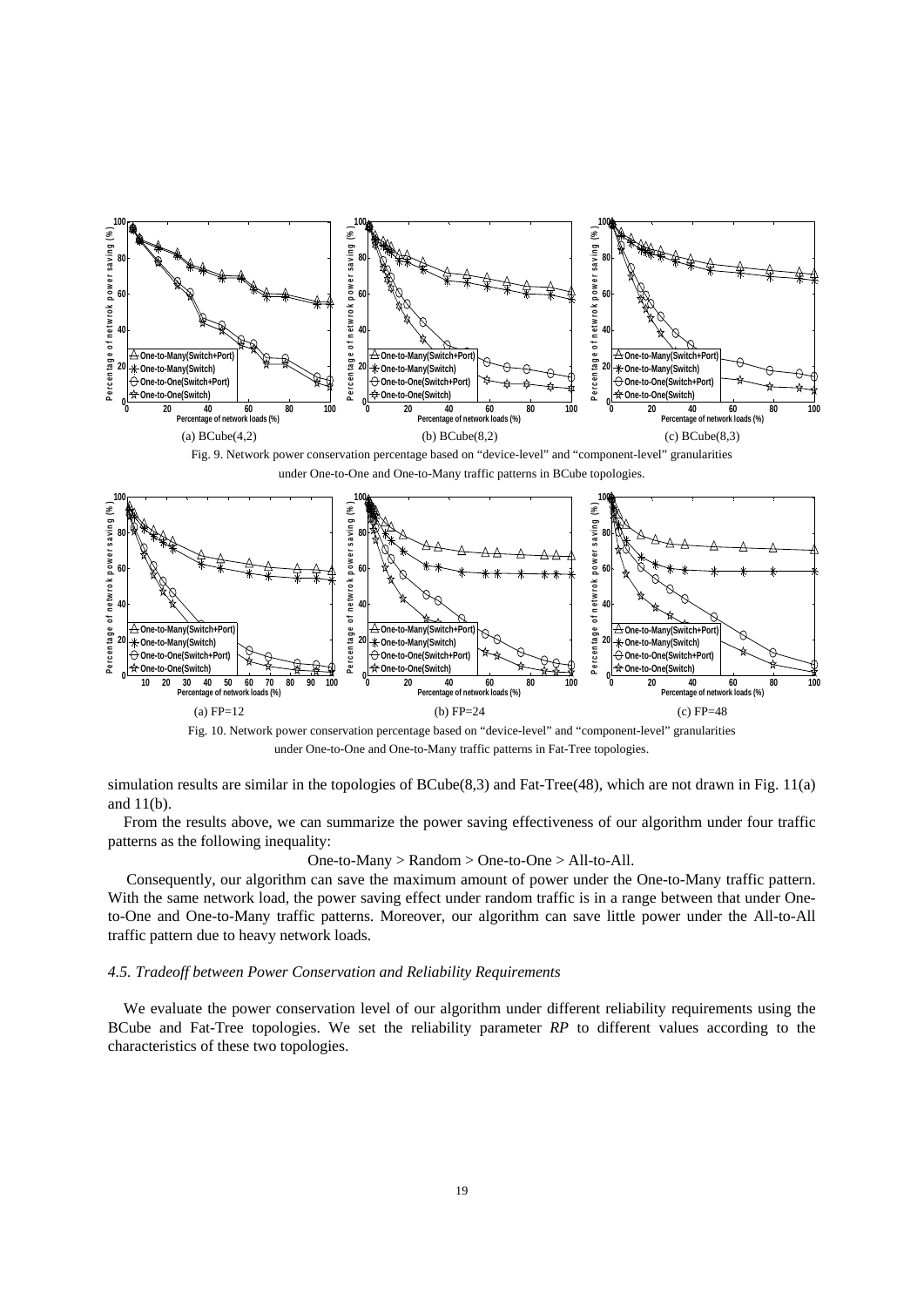

Fig. 11. Network power conservation percentage based on "device-level" and "component-level" granularities under the All-to-All traffic pattern in BCube and Fat-Tree topologies.

Fig. 12(a) shows the network power consumption percentage saved by our algorithm under four different reliability requirements in a given BCube topology, i.e., BCube(8,3). As the BCube(8,3) topology has 4 available paths between any two servers, we vary the values of *RP* from 1 to 4. The curve marked with "*RP*=1" shows the power saving percentage with the "component-level" power-aware routing strategy but not considering any reliability requirement, which is consistent with that in Fig. 6(C) and shown here as the baseline value compared with others. The curve marked with "*RP*=4" denotes the power consumption reduced by the power-aware routing under the highest reliability restriction. As expected, the power conservation effect decreases as the values of *RP* increases under the same network load. For example, when the percentage of network loads is 20%, the power conservation percentages are about 39% and 23% when RP is 2 and 3 respectively, and approaches 10% when RP increases to 4. The difference in power conservation among the four reliability levels reduces when the network has very low load and most devices are kept idle.

Similar results can be found in the Fat-Tree topology in Fig. 12(b). The Fat-Tree(24) topology has 12 available paths between any two intra-pod servers and 144 available paths between any two inter-pod servers. We set *RP* as 1, 6, 12 to denote the different reliability requirements in it. One important observation is that our algorithm can meet a higher reliability requirement by increasing only a few additional switches and network ports in the Fat-Tree topology. For example, we can achieve the reliability requirement "*RP*=6" from "*RP*=1", when we add about 15 switches to the topology from the 276 switches eliminated by the SE module, which only decreases power conservation percentage from 51% to 49% under 30% of network loads. It is because we can easily obtain more available paths between servers by putting back only a few additional aggregation and core switches in the Fat-Tree topology.

Similar simulation results can be also obtained in the other sizes of the BCube and Fat-Tree topologies. From the simulation results above, we can see that there is a tradeoff between the power conservation and the network reliability requirement. Our algorithm can adapt to the different reliability requirements by setting *RP* to different values.

## *4.6. Comparing PRA with other power conservation schemes*

In this subsection, we first compare the power conservation effectiveness of our algorithm with the ElasticTree scheme in [7] as well as the optimal solution of the throughput-guaranteed power-aware routing problem. Then, we analyze the computation time of our algorithm and the optimal solution.

As presented before, the problem model in the paper is different from the ElasticTree scheme. In [7], each flow has a fixed transfer rate which is taken as the input of the power minimization problem. In contrast, the transfer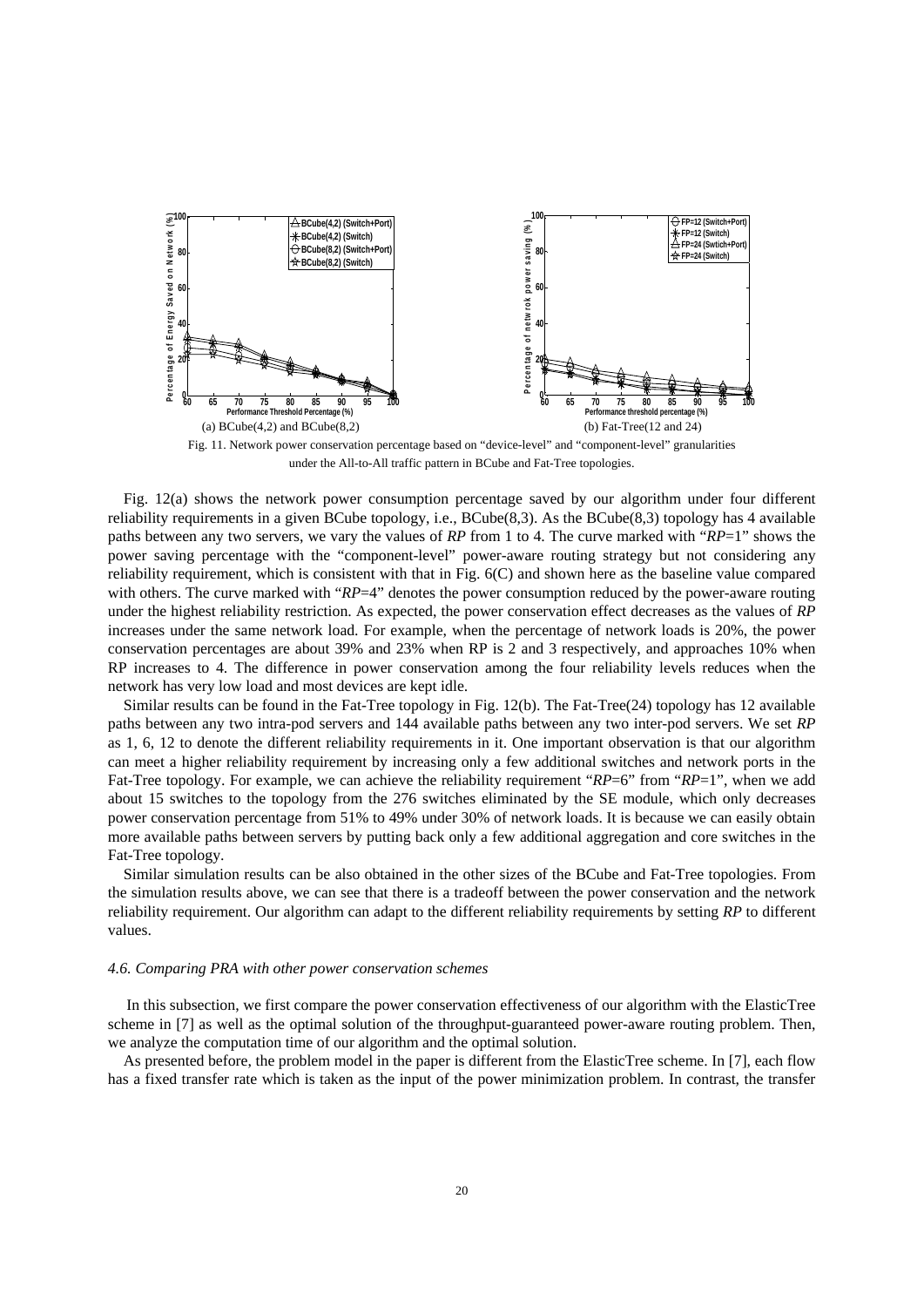

Fig. 12. Network power conservation percentage based on the "component-level" granularity under different reliability requirements in BCube(8,3) and Fat-Tree(24) topologies.

rate of each flow in our model depends on the number of competing flows in the network. In order to make an effective and fair comparison, we first use our algorithm PRA to compute the power-aware routing as well as the corresponding transfer rate of flows, and then run the ElasticTree algorithm based on the same traffic matrix and transfer rate of flows with PRA. The purpose of this simulation setup is to compare the power conservation effectiveness of the two schemes when they can achieve the same network throughput. Moreover, as the topology-aware heuristic algorithm in [7] is used only for the Fat-Tree topology, we choose the greedy binpacking algorithm in [7] and compare it with our PRA in BCube and Fat-Tree topologies respectively. In our following comparisons, we randomly generate the traffic matrix between servers and set the performance threshold percentage *PR* and reliability parameter *RP* as 95% and 1 respectively.

Fig. 13 and 14 show the power saving effectiveness of PRA and ElasticTree with the increase of network loads in BCube and Fat-Tree topologies respectively. From Fig. 13, we observe that our PRA can achieve better power conservation than ElasticTree in the BCube topology. For example, the power saving percentage in BCube(4,2) can be improved from 55% in the case of using ElasticTree to 63% when using PRA under the 30% network load, and the percentage figure rises from 20% with ElasticTree to 30% with PRA when the network load percentage is 80%. Similar results are also found in BCube(8,2). The curves of ElasticTree and PRA in Fig. 14 are close with each other under the same topology size, which indicates ElasticTree and PRA have similar power conservation effectiveness in the Fat-Tree topology. Also, we observe that PRA has a slightly higher power saving percentage than ElasticTree in Fat-Tree(FP=12) topology.

In Fig. 15, we compute the optimal solution of energy-aware routing by searching the space of all possible routing paths for flows and the computational complexity is  $O(k^{|F|})$  and  $O(k^{2|F|})$  for a *k*-level BCube topology and a *k-ary* Fat-Tree topology respectively, where |F| is the number of network flows in DCNs. We select smallsized topologies: BCube(4,2) and Fat-Tree(FP=4) to compute the optimal throughput-guaranteed power-aware routing under different number of flows and compare its power conservation effectiveness with our PRA. The results in Fig. 15 indicate that there is no significant power saving gap between PRA and the optimal solution, especially when the number of flows is small. As the number of flows increases from 4 to 20, the difference of power saving percentage is at most 9% between PRA and the optimal solution in both BCube and Fat-Tree topologies. This demonstrates the efficiency of our proposed routing algorithm.

We analyze and compare the routing computation time of our PRA and the optimal solution by conducting simulations using a 2.8GHZ Intel Core2 Duo E7400 CPU with 2GB RAM. The results indicate that computing the optimal solution of power-aware routing might take about 10-20 hours in BCube(4,2) and Fat-Tree(FP=4) topologies when the number of flows is 20. Obviously, computing the optimal solutions is not practical for a real data center network due to the extremely high computational complexity. In contrast, our PRA only takes several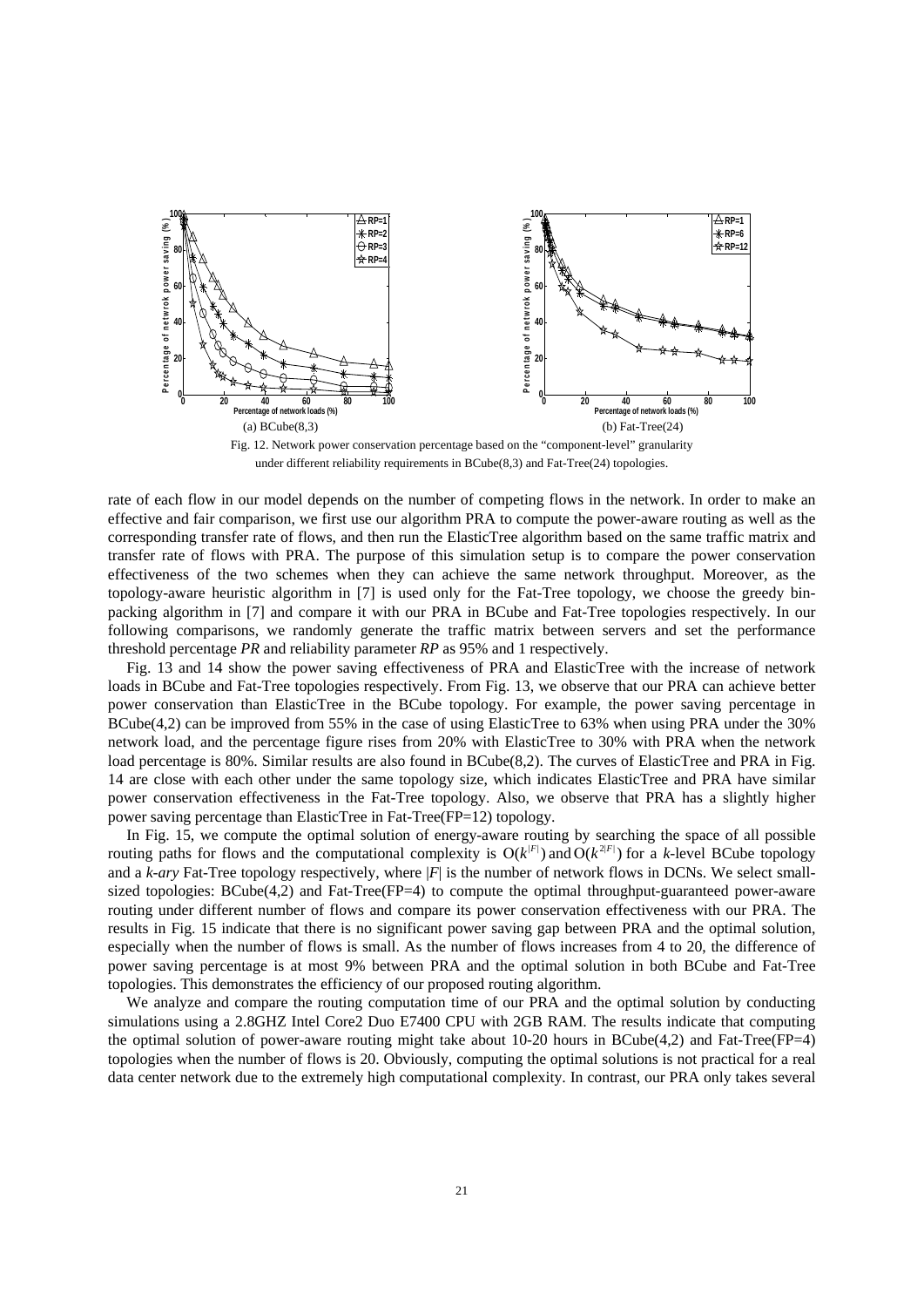

under the same traffic demand

same traffic demand

topologies under the same traffic demand

milliseconds to obtain the power-aware routing in this case. We show the detailed routing computation time of our PRA under different network loads with BCube and Fat-Tree topologies in Fig. 16. The results indicate that our PRA only takes less than one second to find the power-aware routing paths for hundreds of flows and several seconds for thousands of flows under the medium-sized BCube and Fat-Tree topologies.

An alternative for solving the power-aware routing problem is to use the branch and bound framework or the genetic algorithm to calculate a near optimal solution. However, the method cannot meet the real-time demand of power-aware routing computation, either. Our simulation results indicate it might take several hours to obtain the near optimal solution under the light network load even in the small-sized BCube and Fat-Tree topologies.

# **5. Practical Issues**

In this section, we discuss some practical issues when implementing our throughput-guaranteed power-aware routing scheme, including how to execute and deploy the modules of our algorithm in a real system, how to mitigate flow disruption and packet loss during the power mode transition of switches and links, and the time granularity of running the algorithm.

When implementing our algorithm in a real DCN, we first need to gather the information of network topology and traffic, which can be obtained with some existing network protocols and technologies, such as SNMP or OpenFlow [7]. The performance threshold and reliability restriction parameters can be set according to the requirements of the data center operators. Then, five modules cooperatively run on a management server and finally output the power-aware routing paths and update the forwarding tables of the network devices. The dynamical forwarding table configuration can be enabled in modern network infrastructure for data centers, such as OpenFlow framework.

It is important to avoid flow disruption and packet loss when updating the power-aware routing. In the design of SE and LE modules of our algorithm, we have restricted the rule of elimination so that any critical switch or link will not be eliminated to avoid interrupting flows in the traffic matrix. Also, we should ensure that the power mode transition of network devices and links will not bring packet loss. In the current technology, we base our design on the make-before-break technique. Active switches on the old path will not be turned off until the new path has been established and existing packets have been transmitted, while inactive switches will be brought to action before a new path is established and goes through it. We can also apply source routing schemes to avoid routing loops and black holes caused by inconsistent routing tables of network devices in DCNs. Moreover, the power conservation effect will also be affected by the power mode transition delay of network devices and links, which cannot be neglected under the current hardware technologies. Recently study shows that the power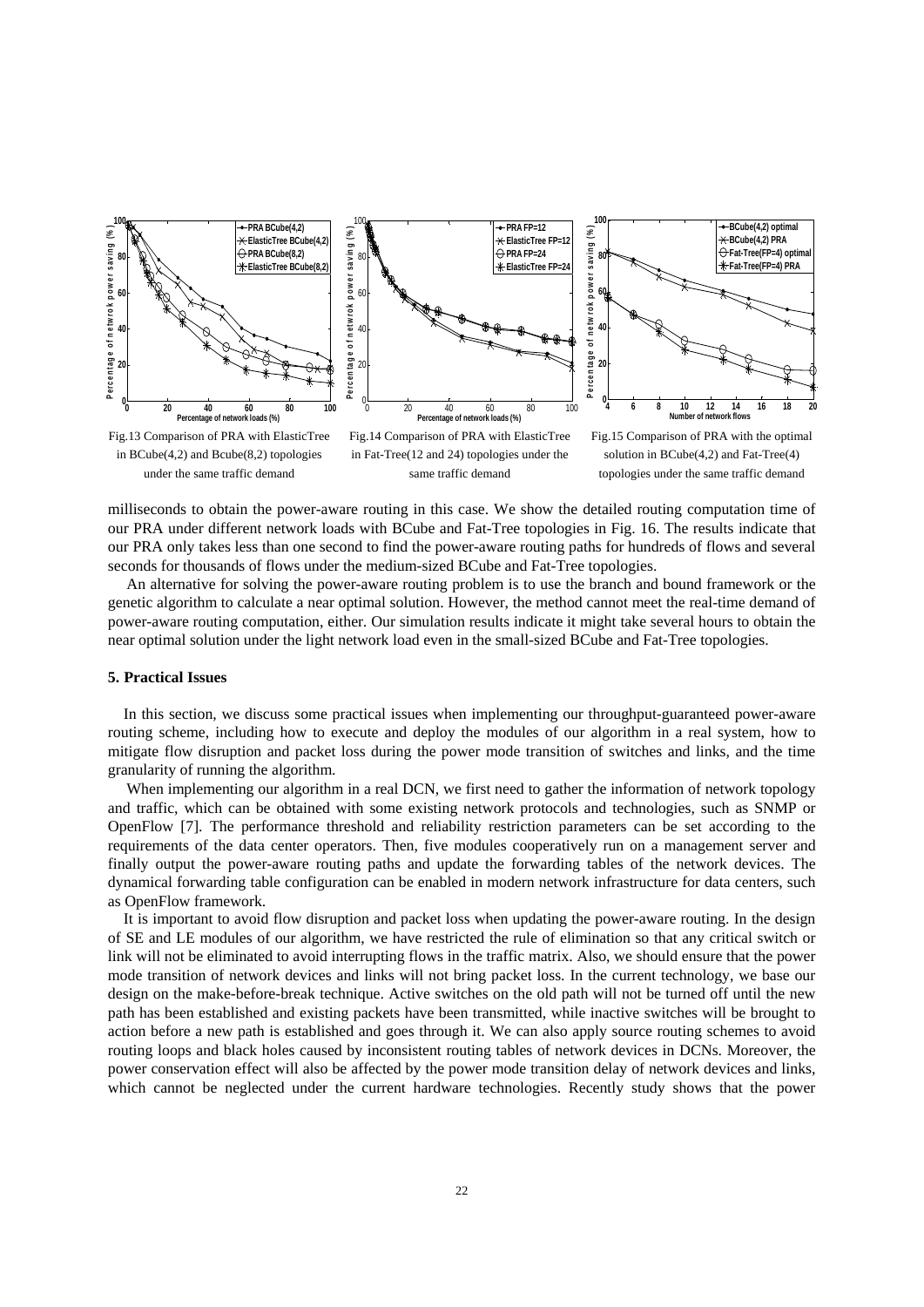

<sup>10</sup> 6<sup>2</sup> 500 1000 1500 2000<br>Number of network flows<br>Fig. 16 Computation time of PRA for different numbers of network flows in the BCube and Fat-Tree topologies

transition speed in hardware can be as fast as milliseconds [18]. Although there are some software state processes and the actual transition time can be longer, we expect that future power management technology can realize power state transition on network devices in real time.

Our routing algorithm runs periodically so that the routing paths will be adapted when there are dramatic load changes. When the dominant communication loads between servers in a data center do not vary rapidly or can be predicted according to the historical traffic information, the updated period can be set relatively long, such as 10- 30 minutes. If traffic changes are more frequent in DCNs, we should reduce the re-computation period of poweraware routing, such as 5 minutes. Moreover, we have to restrict the transition frequency between active and sleep modes of switches to avoid the network oscillation when the traffic changes dramatically.

We also consider the subsequent configuration reachability of network devices while choosing power-aware paths for flows. Our algorithm takes the network power conservation as a major objective and preferentially chooses the minimal power consumption path for each flow. If there are multiple such paths, we will further consider the power mode transition cost of switches and select the path traversing the minimal number of the sleeping switches in the last configuration, so that the number of switches transiting from the sleep mode to the active mode is as few as possible. There is a tradeoff between conserving more power and making the subsequent configuration more easily reachable.

## **6. Conclusion**

In this paper, we address the power-saving problem in data center networks from a routing perspective. We first introduce network power consumption models, and then establish the model of throughput-guaranteed power-aware routing problem and prove that it is NP-hard by reducing 0-1 Knapsack problem into it. Based on these models, we propose a routing algorithm to solve the throughput-guaranteed power-aware routing problem. The evaluation results demonstrate that our power-aware routing algorithm can effectively conserve the power consumption of network devices in data centers, especially when the network load is low.

In the future, we would like to extend throughput-guaranteed power-aware routing to more general application contexts, e.g., delay-sensitive applications. We plan to design a distributed power-aware routing algorithm in data center networks as well. Furthermore, another interesting study direction is green virtualization technologies, such as power-aware virtual machine placement and migration strategies.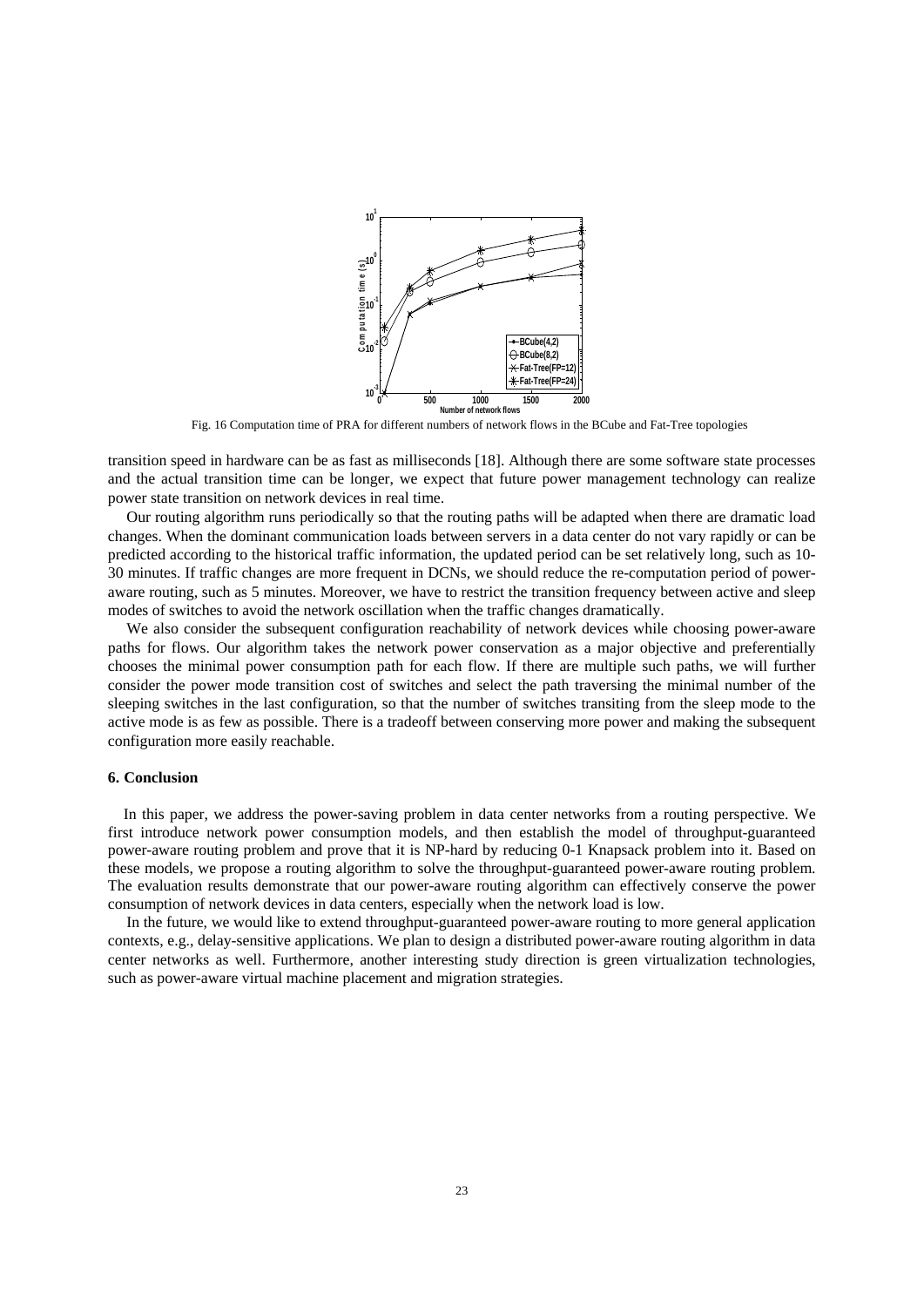# **Appendix**

## *NP Hardness Proof of PRP*

To prove the NP-hardness of the throughput-guaranteed power-aware routing problem, we simplify the problem by setting both the power consumption of switch ports *A* and the predefined threshold of network reliability *RP* as zero (i.e., without considering the network reliability constraint). The objective of the simplified PRP is to compute power-aware routing paths for network flows, so that as few switches as possible are involved in the routing paths while satisfying a predefined network throughput threshold. We translate it into an equivalent problem: PRP-T.

**PRP-T:** For a given set of input parameters of (*G*, *T*, *K, N*), *G*, *T*, *K* denote topology, traffic matrix and predefined threshold of network throughput respectively, which are the same as PRP. *N* is the upper bound of number of switches. The objective of PRP-T is to find a routing *R2* for *T*, satisfying the two conditions as follows:

$$
L(R2) \le N \tag{11}
$$

$$
M(R2) \ge K \tag{12}
$$

where the functions *L*(*.*) and *M*(*.*) are the same as those in PRP.

The translation process from PRP to PRP-T is shown in the pseudocode in Fig. 17. It shows the solution of PRP can be obtained by solving PRP-T repeatedly for at most *N* steps, so the hardness of PRP is not higher than PRP-T, i.e. PRP  $\leq_{p}$  PRP-T. On the other hand, obviously PRP-T  $\leq_{p}$  PRP. Therefore, the hardness of PRP and PRP-T are equivalent. PRP is NP-hard if and only if PRP-T is NP-hard. Next, we present the proof of the NPhardness of PRP-T.

| Simplified Power-aware Routing Problem: $PRP(G, T, K)$       |
|--------------------------------------------------------------|
| <b>Input:</b> G: DCN topology, T: traffic matrix, K: network |
| performance threshold                                        |
| begin                                                        |
| set $N :=$ the number of all switches in the network;        |
| <b>While</b> (the solution of PRP-T $(G, T, K, N)$ ) exists) |
| begin                                                        |
| set result := PRP-T $(G, T, K, N)$ ;                         |
| set $N := N-1$ ;                                             |
| end                                                          |
| return result;                                               |
| end                                                          |
| Fig. 17. Translation from PRP to PRP-T                       |

Our idea is to reduce the classical 0-1 Knapsack problem into the PRP-T problem. 0-1 Knapsack problem belongs to the well known Karp's 21 NP-complete problems [9]. The definition of 0-1 Knapsack problem is as follows [10].

There are *n* kinds of items denoted by  $W_1, W_2, ..., W_n$ , and let  $W = \{W_1, W_2, ..., W_n\}$ . Each item  $W_j$  has a nonnegative weight  $S_i$  and a nonnegative value  $V_i$ . The maximum capacity of the bag is C, and E is defined as the predefined lower bound of the total value of items, where *C* and *E* are both nonnegative. The value of  $X_i$ restricted to 0 or 1 denotes the number of item *Wj* put into the bag. The object of 0-1 Knapsack problem is to find a subset of items (equivalent to assigning value to each *Xj*), subject to the following two conditions:

$$
\sum_{j=1}^{n} S_j X_j \le C \tag{13}
$$

$$
\sum_{j=1}^{n} V_j X_j \ge E, X_j \in \{0, 1\}.
$$
 (14)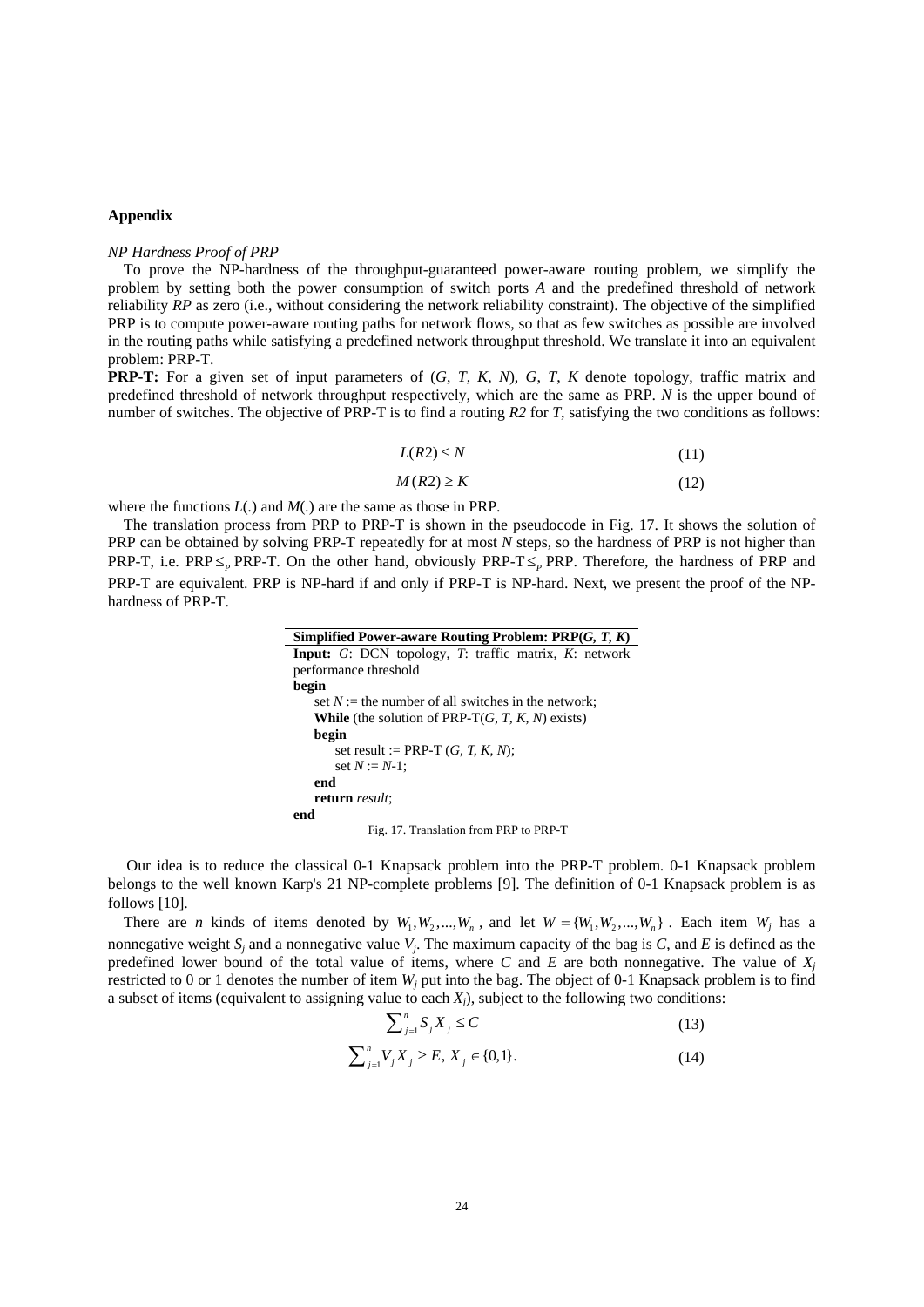

Fig. 18. Topology and traffic construction in the instance of PRP-T.

The 0-1 Knapsack problem can be reduced to PRP-T problem in polynomial time, which consists of three steps as follows.

## *Step 1:* Instance Construction

We first construct a specific topology *G* in PRP-T. The set of all nodes in *G* is divided into *n* groups. Each group *j* contains  $S_i$  nodes and  $S_i$ -1 links, as shown in Fig. 18. The network capacity of each link in group *j* is  $V_i$ . Then we construct *n* flows: *flow* 1, *flow* 2, …, *flow* n. The source node of flow *j* is the first node in group *j*, and the destination is the last node in group *j*. Let  $T_i$  be the set of nodes in the path of flow *j*, and  $T = \{T_1, T_2, ..., T_n\}$ . Therefore, the number of nodes in  $T_j$  is equal to  $S_j$  and the throughput of flow *j* is equal to  $V_j$ . Finally, we let the predefined threshold *N* be equal to *C*, and let the predefined threshold *K* be equal to *E*.

*Step 2:* if the solution of 0-1 Knapsack problem exists, then the solution of the PRP-T instance also exists. Proof:

If the solution of 0-1 Knapsack problem exists, i.e.,  $\exists W' \subseteq W$ , such that

$$
\sum_{W_j \in W} S_j \le C \tag{15}
$$

$$
\sum_{W_j \in W'} V_j \ge E, 1 \le j \le n. \tag{16}
$$

Then  $\exists T' \subseteq T$ , such that

$$
\sum_{T_j \in T'} S_j \le N \tag{17}
$$

$$
\sum_{T_j \in T'} V_j \ge K, 1 \le j \le n. \tag{18}
$$

Therefore, there exists the specific routing paths for n flows, so that the number of nodes involved in the routing paths is not more than *N*, and the total throughput is not less than *K*. Consequently, the solution of the PRP-T instance exists.

End.

*Step 3:* if the solution of the PRP-T instance exists, then the solution of 0-1 Knapsack problem also exists. Proof:

If the solution of the PRP-T instance exists, i.e., there exists the specific routing paths for *n* flows, so that the number of nodes involved in the routing paths is not more than *N*, and the total throughput is not less than *K*. Let *NS* denote the set of nodes involved in the routing paths, let the function Tht(*NS*) denote the total throughput of the flows only traversing the nodes in *NS*, and let |*NS*| denote the number of nodes in the set *NS*. Then

$$
|NS| \le N \tag{19}
$$

$$
Tht(NS) \ge K. \tag{20}
$$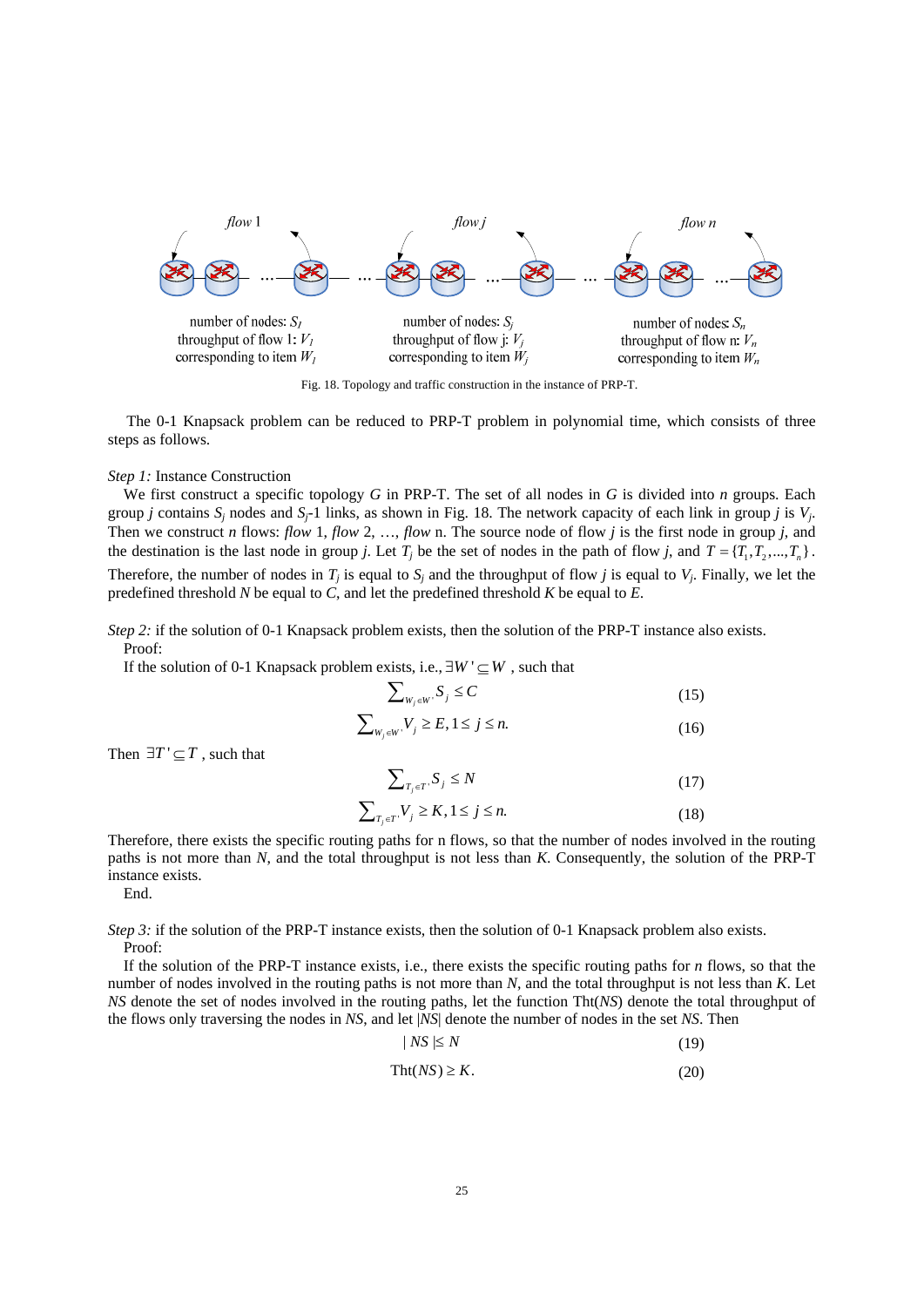We divide *NS* into two subsets: *NS*1 and *NS*2, subject to

$$
NS = NS1 \cup NS2 \tag{21}
$$

$$
NS1 \cap NS2 = \varnothing. \tag{22}
$$

*NS*1 and *NS*2 are defined by

$$
NS1 = \bigcup T_j, T_j \subseteq NS, 1 \le j \le n \tag{23}
$$

$$
NS2 = NS - NS1.
$$
 (24)

Therefore, we can see that

$$
Tht(NS2) = 0,\t(25)
$$

as the nodes in *NS*2 are not able to form a complete path for any flow, and

 $\text{Tht}(NS) = \text{Tht}(NS1) + \text{Tht}(NS2) = \text{Tht}(NS1) \geq K.$  (26)

On the other hand,

$$
|NS1| \le |NS| \le N,\tag{27}
$$

as *NS*1 is the subset of *NS*. Therefore we can find the subset of items *W'*, such that

$$
\sum_{W_j \in W'} S_j = |NS1| \le C \tag{28}
$$

$$
\sum_{W_j \in W'} V_j = \text{Tht}(NS1) \ge E. \tag{29}
$$

Consequently, the solution of 0-1 Knapsack problem exists.

End.

Based on the three-step proof above, we conclude that PRP-T is an NP-hard problem. Moreover, given a routing for *T*, we can easily verify whether it can satisfy the two restrictions of PRP-T in polynomial time. Therefore, PRP-T is an NP-complete problem and then PRP is NP-hard.

# **References**

- [1] J. Dean and S. Ghemawat. MapReduce: Simplified Data Processing on Large Clusters. In OSDI, 2004.
- [2] S. Ghemawat, H. Gobioff, and S. Leung. The Google File System. In SOSP, 2003.
- [3] CloudStore. Higher Performance Scalable Storage. http://kosmosfs.sourceforge.net/.
- [4] M. Al-Fares, A. Loukissas, and A. Vahdat. A Scalable, Commodity Data Center Network Architecture. In SIGCOMM, 2008.
- [5] C. Guo, G. Lu, D. Li, H. Wu, X. Zhang, Y. Shi, C. Tian, Y. Zhang, and S. Lu. BCube: A High Performance, Server-centric Network Architecture for Modular Data Centers. In ACM SIGCOMM, August 2009.
- [6] C. Guo, H. Wu, K. Tan, L. Shi, Y. Zhang, and S. Lu. DCell: A Scalable and Fault-Tolerant Network Structure for Data Centers. In ACM SIGCOMM, pages 75–86, 2008.
- [7] B. Heller, S. Seetharaman, P. Mahadevan, Y. Yiakoumis, P. Sharma, S. Banerjee, N. McKeown. ElasticTree: Saving Energy in Data Center Networks. In NSDI'10, Apr 2010.
- [8] J. G. Koomey. Growth in data center electricity use 2005 to 2010. Analytics Press, Aug. 2011.
- [9] R. M. Karp. Reducibility Among Combinatorial Problems. In R. E. Miller and J.W. Thatcher (Eds.), Complexity of Computer Computations. Plenum Press, New York, 1972.
- [10] A. Levitin. Introduction to the design & analysis of algorithms. Addison-Wesley, 2003.
- [11] D. Nace, N. L. Doan, E. Gourdin, B. Liau. Computing Optimal Max-Min Fair Resource Allocation for Elastic Flows. In IEEE/ACM Transactions on Networking 16(6): 1272-1281, 2006.
- [12] D. Bertsekas, R. Gallager. Data networks. Englewood Cliffs, NJ: Prentice-Hall, 1992.
- [13] R. N. Mysore, et al. PortLand: A Scalable Fault-Tolerant Layer 2 Data Center Network Fabric. In ACM SIGCOMM, August 2009.
- [14] A. Greenberg, N. Jain, S. Kandula, C. Kim, P. Lahiri, D. Maltz, P. Patel, and S. Sengupta. VL2: A Scalable and Flexible Data Center Network. In ACM SIGCOMM, August 2009.
- [15] D. Li, C. X. Guo, H. T. Wu, K Tan, Y. G. Zhang, S. W. Lu. FiConn: Using Backup Port for Server Interconnection in Data Centers. In INFOCOM, 2009.
- [16] M. Gupta, S. Singh. Greening of the Internet. In ACM SIGCOMM, Karlsruhe, Germany. August 2003.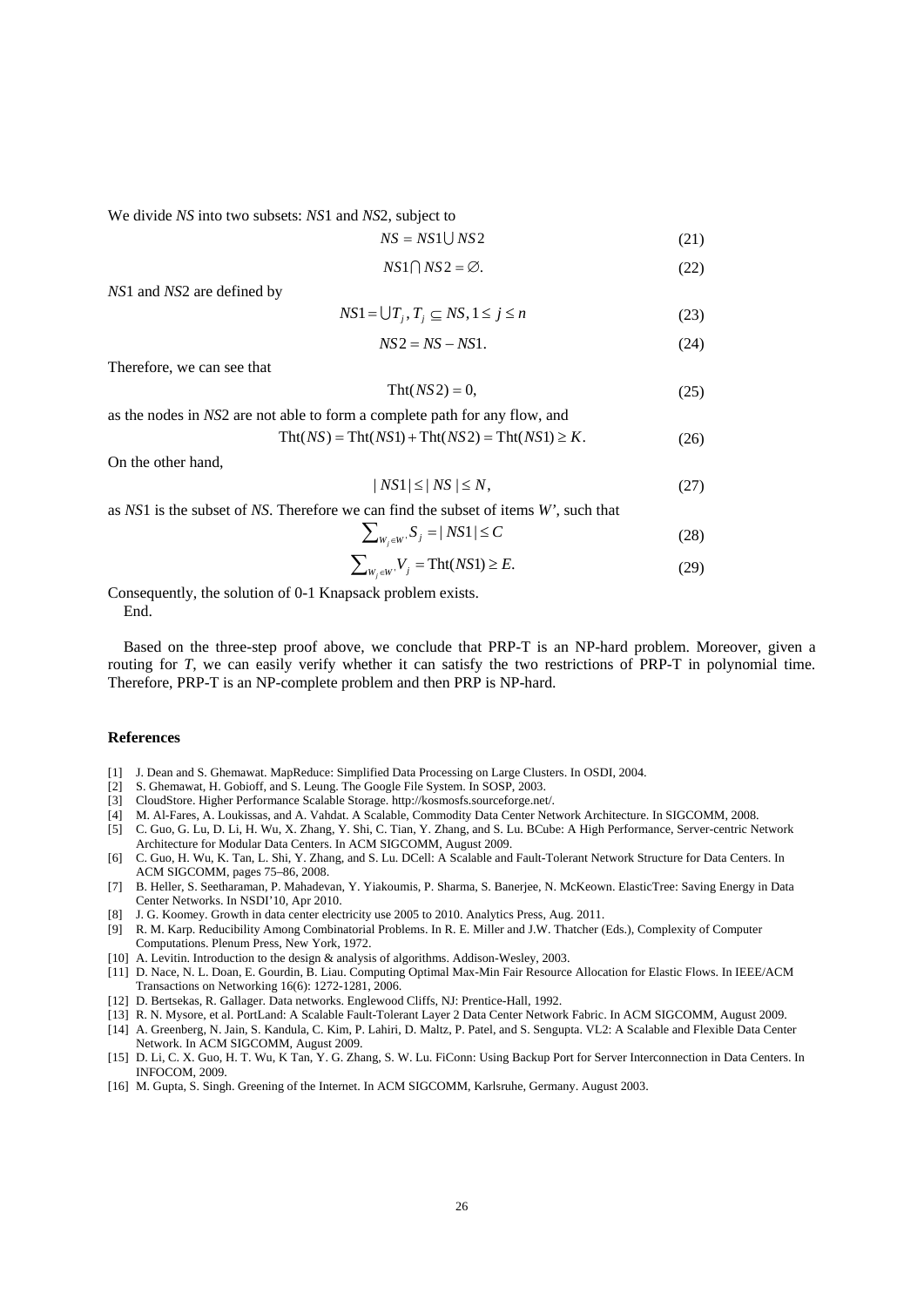- [17] M. Gupta and S. Singh. Using Low-Power Modes for Energy Conservation in Ethernet LANs. In INFOCOM'07, May 2007.
- [18] S. Nedevschi, L. Popa, G. Iannaccone, etc. Reducing Network Energy Consumption via Sleeping and Rate-Adaptation. In Proceedings of the 5th USENIX NSDI, pages 323–336, 2008.
- [19] K. Christensen, B. Nordman, R. Brown. Power Management in Networked Devices. In IEEE COMPUTER SOCIETY, August 2004.
- [20] J. Chabarek, J. Sommers, P. Barford, et al. Power Awareness in Network Design and Routing. In INFOCOM'08, Apr 2008.
- [21] G. Magklis, M. Scott, G. Semeraro, and etc. Profile-based Dynamic Voltage and Frequency Scaling for a Multiple Clock Domain Microprocessor. In ISCA'03, Jun 2003.
- [22] R. Bolla, R. Bruschi, F. Davoli, and F. Cucchietti. Energy Efficiency in the Future Internet: A Survey of Existing Approaches and Trends in Energy-Aware Fixed Network Infrastructures. Communications Surveys Tutorials, IEEE, 2011.
- [23] G. Ananthanarayanan and R. H. Katz. Greening the Switch. In HotPower'08, Dec 2008.
- [24] C. Patel, C. Bash, R. Sharma, M. Beitelmam, and R. Friedrich. Smart Cooling of data Centers. In Proceedings of InterPack, July 2003.
- [25] S. Nedevschi, J. Chandrashekar, J. Liu, B. Nordman, S. Ratnasamy and N. Taft. Skilled in the Art of Being Idle: Reducing Energy Waste in Networked Systems. In NSDI'09, Apr 2009.
- [26] S. Srikantaiah, A. Kansal and F. Zhao. Energy Aware Consolidation for Cloud Computing. In HotPower'08, Dec 2008.
- [27] M. Pervila, J. Kangasharju. Running Servers around Zero Degrees. In ACM SIGCOMM Workshop on Green Networking 2010.
- [28] P. Mahadevan, P. Sharma, S. Banerjee, P. Ranganathan. A Power Benchmarking Framework for Network Devices. In Proceedings of IFIP Networking, May 2009.
- [29] P. Mahadevan, S. Banerjee, P. Sharma. Energy Proportionality of an Enterprise Network. In ACM SIGCOMM Workshop on Green Networking 2010.
- [30] Y. F. Shang, D. Li, M. W. Xu. Energy-aware routing in data center network. In ACM SIGCOMM Workshop on Green Networking 2010.
- [31] W.Fisher, M.Suchara, J. Rexford. Greening Backbone Networks: Reducing Energy Consumption by Shutting Off Cables in Bundled Links. In ACM SIGCOMM Workshop on Green Networking 2010.
- [32] Cisco Catalyst 2960 series switches data sheet. http://www.cisco.com/en/US/prod/collateral/switches/ps5718/ps6406/product\_data\_ sheet0900aecd80322c0c.html
- [33] L. Liu, H. Wang, X. Liu, X. Jin, W. He, Q. Wang, Y. Chen. GreenCloud: A New Architecture for Green Data Center. In 6th international conference industry session on Autonomic computing and communications, 2009.
- [34] Cisco Data Center Infrastructure 2.5 Design Guide. http://www.cisco.com/application/pdf/en/us/guest/netsol/ns107/c649/ccmigration\_09186a008073377d.pdf, December 2007
- [35] L. A. Barroso and U. Hlzle. The case for energy-proportional computing. In Computer, 40(12):33–37, 2007.
- [36] A. P. Bianzino, C. Chaudet, D. Rossi, and J.-L. Rougier. A Survey of Green Networking Research. In IEEE Communications Surveys & Tutorials, 14(1): 3-20, 2012.
- [37] M. Zhang, C. Yi, B. Liu, B. Zhang. GreenTE: Power-Aware Traffic Engineering. In Proceedings of the 18th IEEE International Conference on Network Protocols (ICNP' 10), page 21-30, 2010.
- [38] N. Vasic, D. Kostic. Energy-Aware Traffic Engineering. In Proceedings of the 1st International Conference on Energy-Efficient Computing and Networking (e-Energy'10), page 169-178, 2010.
- [39] A. Cianfrani, V. Eramo, M. Listanti, M. Marazza, E. Vittorini. An Energy Saving Routing Algorithm for a Green OSPF Protocol. In Proceedings of the IEEE INFOCOM 2010 Workshop on Computer Communications, page 1-5, 2010.
- [40] A. Cianfrani, V. Eramo, M. Listanti, M. Polverini. An OSPF Enhancement for energy saving in IP Networks. In Proceedings of the IEEE INFOCOM 2011 Workshop on Computer Communications, page 325-330, 2011.
- [41] R. McGeer, P. Mahadevan, S. Banerjee. On the Complexity of Power Minimization Schemes in Data Center Networks. In GLOBECOM'10, Dec, 2010.
- [42] P. X. Gao, A. R. Curtis, B. Wong, S. Keshav. It's Not Easy Being Green. In SIGCOMM, 2012.
- [43] N. Vasic, P. Bhurat, D. Novakovic, M. Canini, S. Shekhar, and D. Kostic, Identifying and using energy-critical paths. In Proceedings of the CoNEXT, 2011.
- [44] Y. M. Kim, E. J. Lee, H. S. Park, J. K. Choi, H. S. Park. Ant colony based self-adaptive energy saving routing for energy efficient Internet. In Computer Networks, 56(10): 2343-2354, 2012.
- [45] F. Cuomo, A. Cianfrani, M. Polverini, D. Mangione. Network pruning for energy saving in the Internet. In Computer Networks, 56(10): 2355-2367, 2012.
- [46] S. Avallone, G. Ventre. Energy efficient online routing of flows with additive constraints. In Computer Networks, 56(10): 2368-2382, 2012.
- [47] W. Hou, L. Guo, X. Wei, X. Gong. Multi-granularity and robust grooming in power- and port-cost-efficient IP over WDM networks. In Computer Networks, 56(10): 2383-2399, 2012.
- [48] J. L. Vizcaino, Y. Ye, I. T. Monroy. Energy efficiency analysis for flexible-grid OFDM-based optical networks. In Computer Networks, 56(10): 2400-2419, 2012.
- [49] S. Ricciardi, F. Palmieri, U. Fiore, D. Careglio, G. Santos-Boada, J. Sole-Pareta. An energy-aware dynamic RWA framework for nextgeneration wavelength-routed networks, In Computer Networks, 56(10): 2420-2442, 2012.
- [50] G. Rizzelli, A. Morea, M. Tornatore, O. Rival. Energy efficient Traffic-Aware design of on-off Multi-Layer translucent optical networks. In Computer Networks, 56(10): 2443-2455, 2012.
- [51] K. K. Nguyen, et al. Environmental-aware virtual data center network. In Computer Networks, 56(10): 2538-2550, 2012.
- [52] L. Gyarmati, T. A. Trinh. How can architecture help to reduce energy consumption in data center networking? In Proceedings of the 1st International Conference on Energy-Efficient Computing and Networking (e-Energy'10), pages 183-186, 2010.